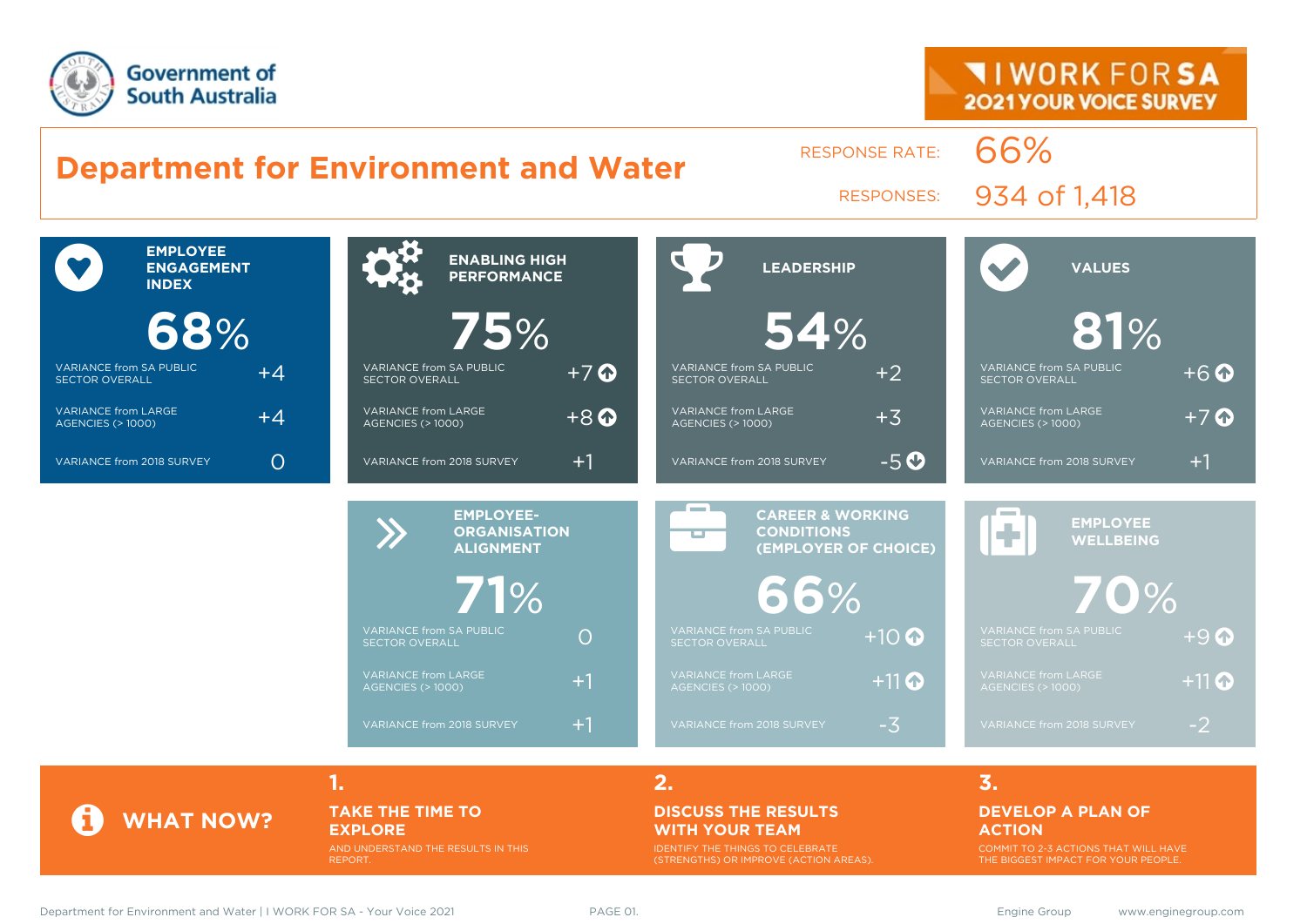# **TIPS & SUGGESTIONS**

### **UNDERSTANDING YOUR REPORT AND GETTING TO ACTION!**

THE SCORES ON THE FRONT PAGE GIVE YOU SOME SUMMARY INFORMATION. FIRST TAKE THE TIME TO FULLY UNDERSTAND THIS REPORT BEFORE SHARING WITH OTHERS.

# **01.**

**Take the time to digest the scores and identify the areas where you are performing well.**

These will tend to be high scores which are notably above any comparative scores. These should be celebrated. Share the good news with employees.

WHAT IS YOUR RESPONSE RATE? IF HIGH, THE RESULTS WILL BE REPRESENTATIVE OF THE VIEWS OF YOUR COLLEAGUES. IF LOW (<20%) TAKE CARE WHEN INTERPRETING THE RESULTS. ENCOURAGE ALL COLLEAGUES TO HELP WITH ACTION PLANNING AND HOPEFULLY THIS WILL ENCOURAGE THEM TO COMPLETE THE SURVEY NEXT TIME.

HOW DO YOUR SCORES COMPARE TO THE AVAILABLE COMPARISONS?

**ARE THERE ANY SCORES THAT ARE UNEXPECTED?**

### **Identify areas that need improvement. 02.**

These will be the lower scores, and/or those which are scoring notably below your comparators. Discuss these areas with your colleagues in focus groups or one-to-one discussions. Gather their thoughts and solutions before deciding actions to take.

**04.**

**impact on employee engagement.**

**Consider what actions could be taken which will have the greatest** 

It may be helpful to discuss with your manager or other colleagues (your peers, HR, subject matter experts) to share ideas before

developing plans for action.

There are lots of websites of ideas and case studies to give you further inspiration

and top tips.

Review the high neutral responses (lots of employees ticking 'neither agree nor disag **employees ticking 'neither agree nor disagree')**

> Ask your colleagues about their views to find out what is causing this uncertainty. More communication and involvement may help to shift them to a positive frame of mind.

> > Some actions may be 'quick wins' and short term. However, in most instances, you will need to think Some actions may be 'quick wins'<br>and short term. However, in most<br>instances, you will need to think<br>longer term.

**What do you want employees to be saying about their working lives in the future?**

**What should be put in place to achieve this?**

The 'All questions' pages show every question asked in positively (strongly agree + agree), neutrally (neither agree nor disagree) or negatively (disagree + strongly disagree). Look at how your positive score compares to your parent unit, and your last survey's results.

**Is there room for** 

Is there room for<br>improvement?

Department for Environment and Water | I WORK FOR SA - Your Voice 2021 PAGE 02. Engine Group www.enginegroup.com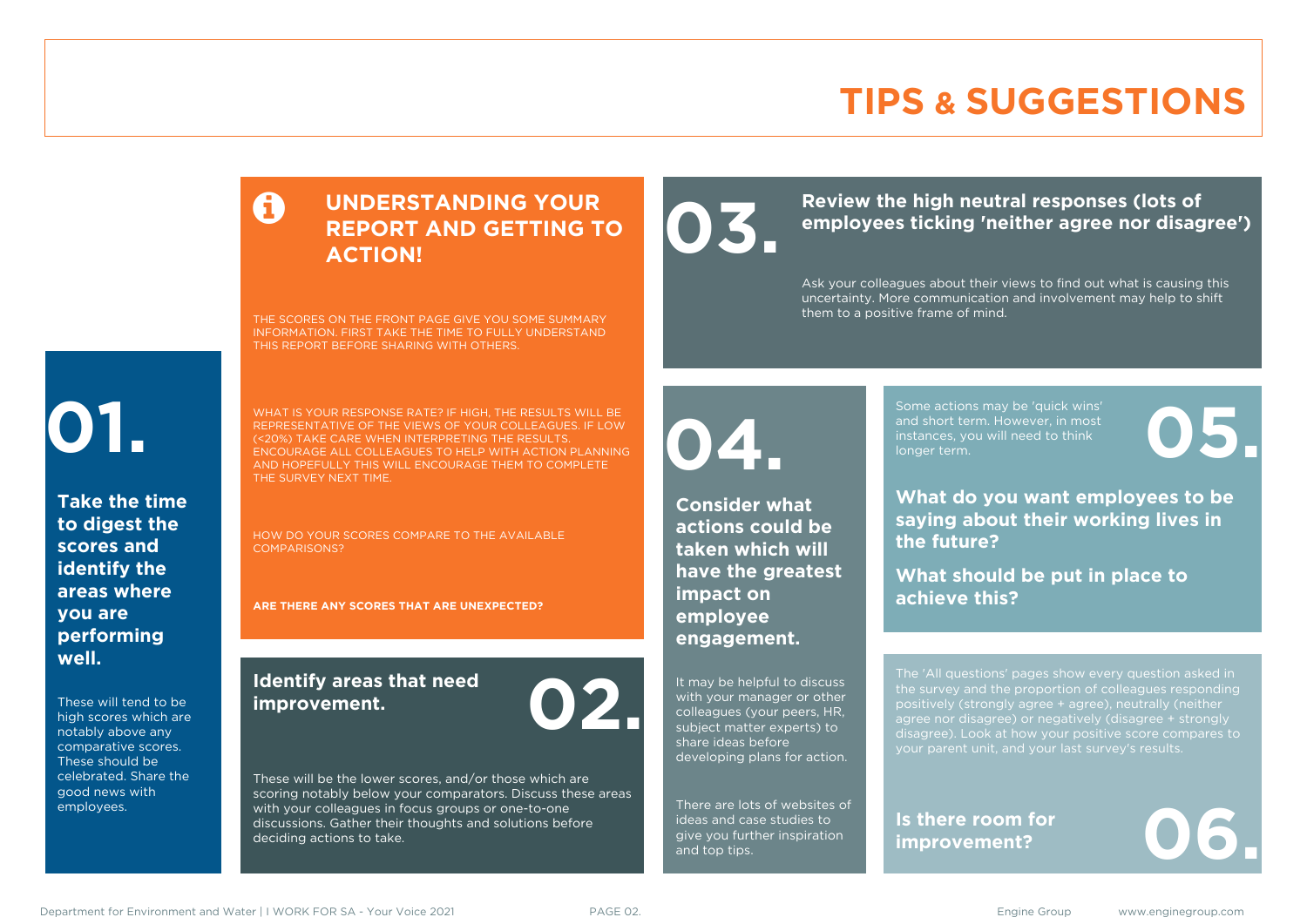# **WHAT'S NEXT**

### A

### **WHAT'S NEXT?**

SHARE RESULTS WITH YOUR PEOPLE.

SPEND TIME EXPLORING THE DRIVERS BEHIND THE SCORES WITH YOUR PEOPLE.

DISCUSS WITH THEM WHAT ACTIONS THEY FEEL SHOULD BE TAKEN WHICH WILL HAVE THE GREATEST IMPACT ON EMPLOYEE ENGAGEMENT.

AGREE ON A SMALL NUMBER OF IMPACTFUL ACTIONS.

AGREE HOW YOU WILL MEASURE THAT ACTIONS HAVE BEEN SUCCESSFUL.

**COMMUNICATE** PROGRESS AGAINST YOUR ACTIONS.



**of employees replied favourably to:**

# **'I believe action will be taken on the results from this survey by the sector.'**

VARIANCE FROM 2018 SURVEY

+2 VARIANCE FROM<br>SA PUBLIC SA PUBLIC SECTOR **OVERALL** 

23% 37% 40% **35% 33% SOUTH AUSTRALIA PUBLIC SECTOR 2018 SURVEY OVERALL** % positive **1990 meters** % neutral 1990 meters when we have some that we have some that we have some that we have some that we have some that we have some that we have some that we have some the some that we have some that

 $+3$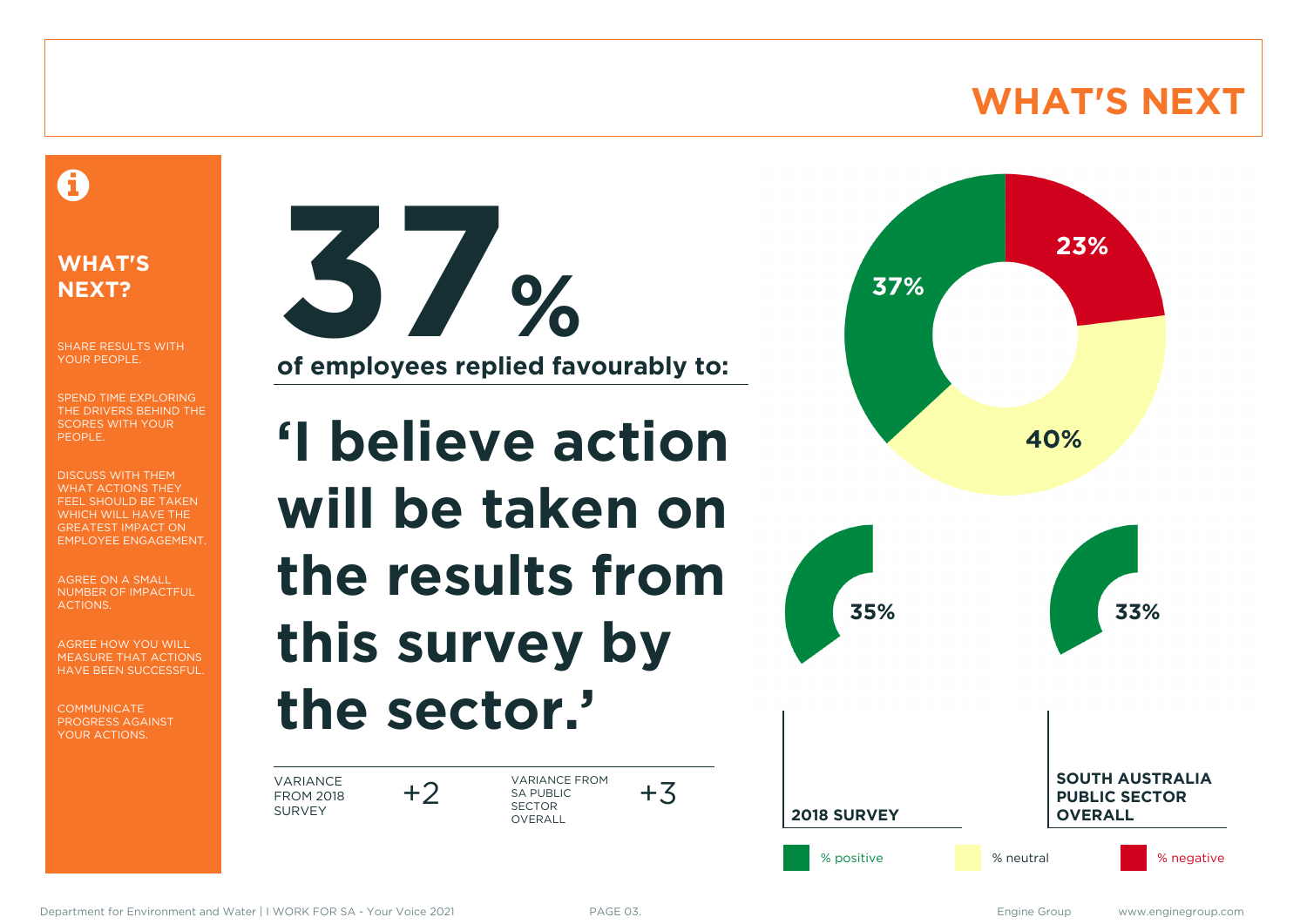# **HEADLINE SCORES**

**HIGHEST POSITIVE SCORING QUESTIONS**

**% POSITIVE**

**Q11m.** I am happy to go the 'extra mile' at work when required

**90**%

**Q12e.** People in my workgroup are committed to workplace safety

**90**%

**89**%

**Q12b.** The people in my workgroup behave in an accepting manner towards people from diverse backgrounds

**Q11g.** I understand how my work contributes to my agency's objectives

**Q11f.** I am provided with the tools and equipment to do my job safely

**HIGHEST SCORES**

**A** FIND YOUR

**87**%

**HIGHEST NEUTRAL SCORING QUESTIONS % NEUTRAL**

**Q28.** I believe action will be taken on the results from this survey by the sector

**40**%

**Q16h.** I am confident in relating my agency's Reconciliation Action Plan to my work

**Q29.** I believe action will be taken on the results from this survey by my agency

**35**%

**Q15f.** Senior managers promote collaboration between my agency and other agencies or organisations we work with

**Q14d.** Learning and development activities I have completed in the past 12 months have helped to improve my performance

### **HIGHEST NEGATIVE SCORING QUESTIONS**

**% NEGATIVE**

**26**%

**Q15d.** I feel senior managers in my agency actively engage with employees

**30**%

**Q11e.** The work processes we have in place allow me to be as productive as possible

|  | $\overline{z}$<br>$\tilde{\phantom{a}}$<br>∽ |
|--|----------------------------------------------|
|  |                                              |

**Q11h.** I think it is safe to speak up and challenge the way things are done in this agency

|  | .,<br><b>Contract Contract Contract</b> |
|--|-----------------------------------------|
|  |                                         |

**Q14g.** I am satisfied with the opportunities available for career development in my agency



**Q15b.** I feel that senior managers effectively lead and manage change

\*Note: Agency specific questions have been excluded from the above rankings.

#### **THESE QUESTIONS ARE YOUR HIGHEST SCORING.**

WHAT ARE EMPLOYEES MOST POSITIVE ABOUT? **(STRENGTHS)**

WHAT ARE EMPLOYEES MOST NEUTRAL ABOUT? WHERE A LOT OF EMPLOYEES ARE RESPONDING 'NEITHER AGREE NOR DISAGREE' (% NEUTRAL), THIS MAY INDICATE MIXED VIEWS OR INCONSISTENT **EXPERIENCES (AREAS OF POTENTIAL)**

**38**%

**34**%

**32**%

WHAT ARE EMPLOYEES MOST NEGATIVE ABOUT? **(AREAS OF CONCERN)**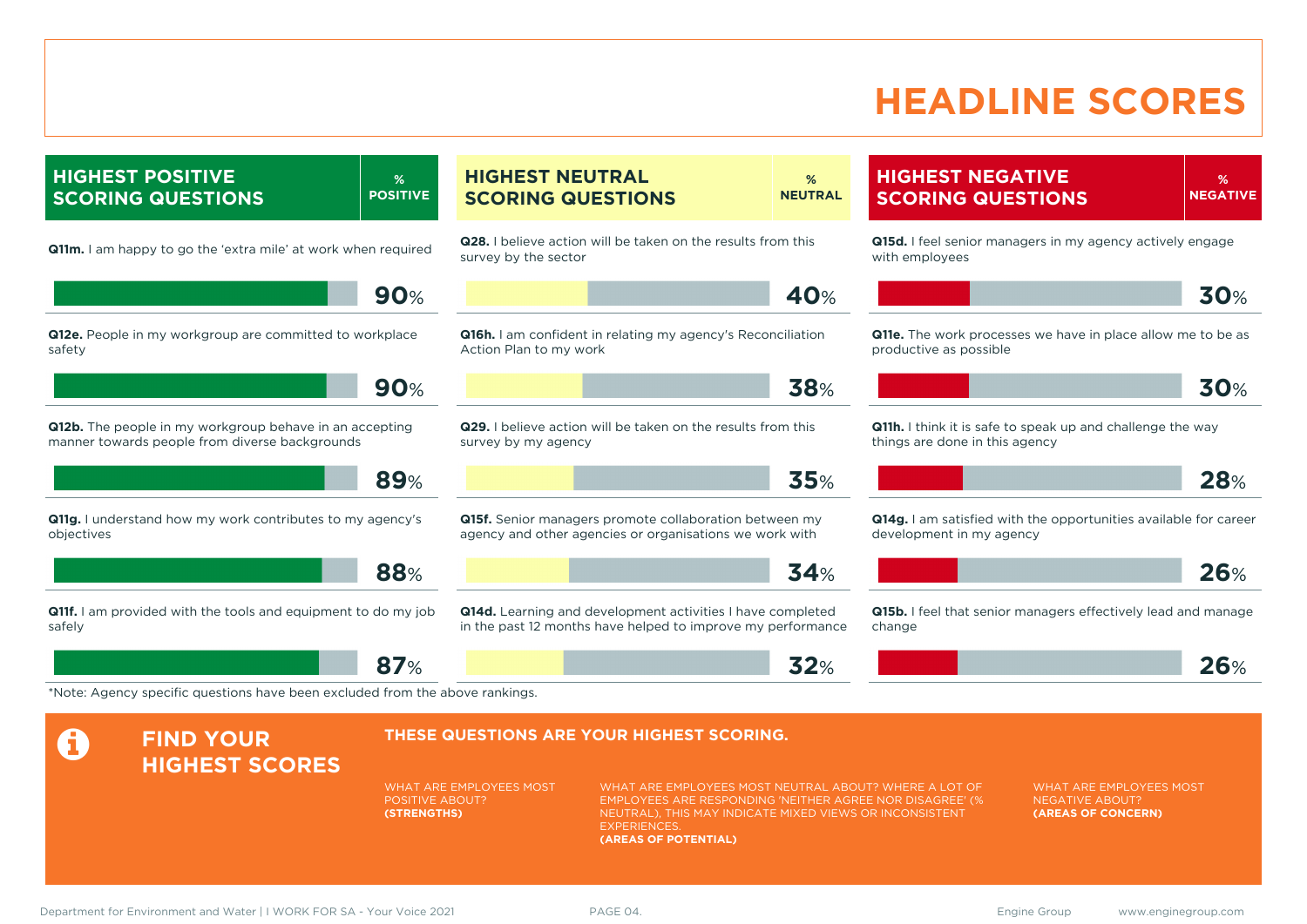# **EMPLOYEE ENGAGEMENT**

0

### **HOW ENGAGED IS YOUR TEAM?**

THESE RESULTS PROVIDE A MEASURE OF ENGAGEMENT FOR YOUR TEAM.

THE ENGAGEMENT SCORE TELLS US THE EXTENT TO WHICH YOUR PEOPLE ARE PROUD TO WORK HERE, WOULD RECOMMEND IT, INTEND TO STAY, AND STRIVE TO GO ABOVE AND BEYOND (SAY, STAY AND STRIVE).

THERE'S A LOT OF EVIDENCE TO SHOW A STRONG LINK BETWEEN ENGAGED COLLEAGUES AND IMPROVED BUSINESS PERFORMANCE.

|             | <b>YOUR</b><br><b>EMPLOYEE</b><br>$\bullet$ $\bullet$ $\circ$<br><b>ENGAGEMENT</b><br><b>SCORE</b> | <b>RESPONSE SCALE</b> |    |          | %<br><b>POSITIVE</b> | <b>VARIANCE</b><br><b>FROM</b><br>2018<br><b>SURVEY</b><br>$\circ$ | <b>VARIANCE</b><br><b>FROM SA</b><br><b>PUBLIC</b><br><b>SECTOR</b><br><b>OVERALL</b><br>$+4$ | <b>VARIANCE</b><br><b>FROM LARGE</b><br>AGENCIES (><br>1000)<br>$+4$ |
|-------------|----------------------------------------------------------------------------------------------------|-----------------------|----|----------|----------------------|--------------------------------------------------------------------|-----------------------------------------------------------------------------------------------|----------------------------------------------------------------------|
|             | <b>Q27d.</b> Iam proud to tell others I work for my agency                                         | 29                    | 48 | 17       | 77%                  | $\circ$                                                            | $+10$                                                                                         | $+11$ <sup>O</sup>                                                   |
| <b>SAY</b>  | <b>Q27e.</b> I would recommend my agency as a good place<br>to work                                | 22                    | 46 | 22<br>8  | 68%                  | $-5o$                                                              | $+11$ <sup>O</sup>                                                                            | $+12$ <sup>O</sup>                                                   |
| <b>STAY</b> | Q27b. I feel a strong personal attachment to my agency                                             | 21                    | 49 | 22       | <b>70%</b>           | $+6$ <sup>O</sup>                                                  | $+8$ <sup>O</sup>                                                                             | $+9$ <sup><math>\odot</math></sup>                                   |
|             | <b>Q27a.</b> My agency really inspires me to do the best work<br>every day                         | 14                    | 45 | 29<br>10 | <b>58%</b>           | $+4$                                                               | $+3$                                                                                          | $+4$                                                                 |
| STRIVE      | Q27c. My agency motivates me to help it achieve its<br>objectives                                  | 13                    | 44 | 30<br>10 | <b>58%</b>           | -4                                                                 | $+4$                                                                                          | $+5$ $\odot$                                                         |



Department for Environment and Water | I WORK FOR SA - Your Voice 2021 PAGE 05. The Same Communication of the SA - Your Voice 2021 PAGE 05.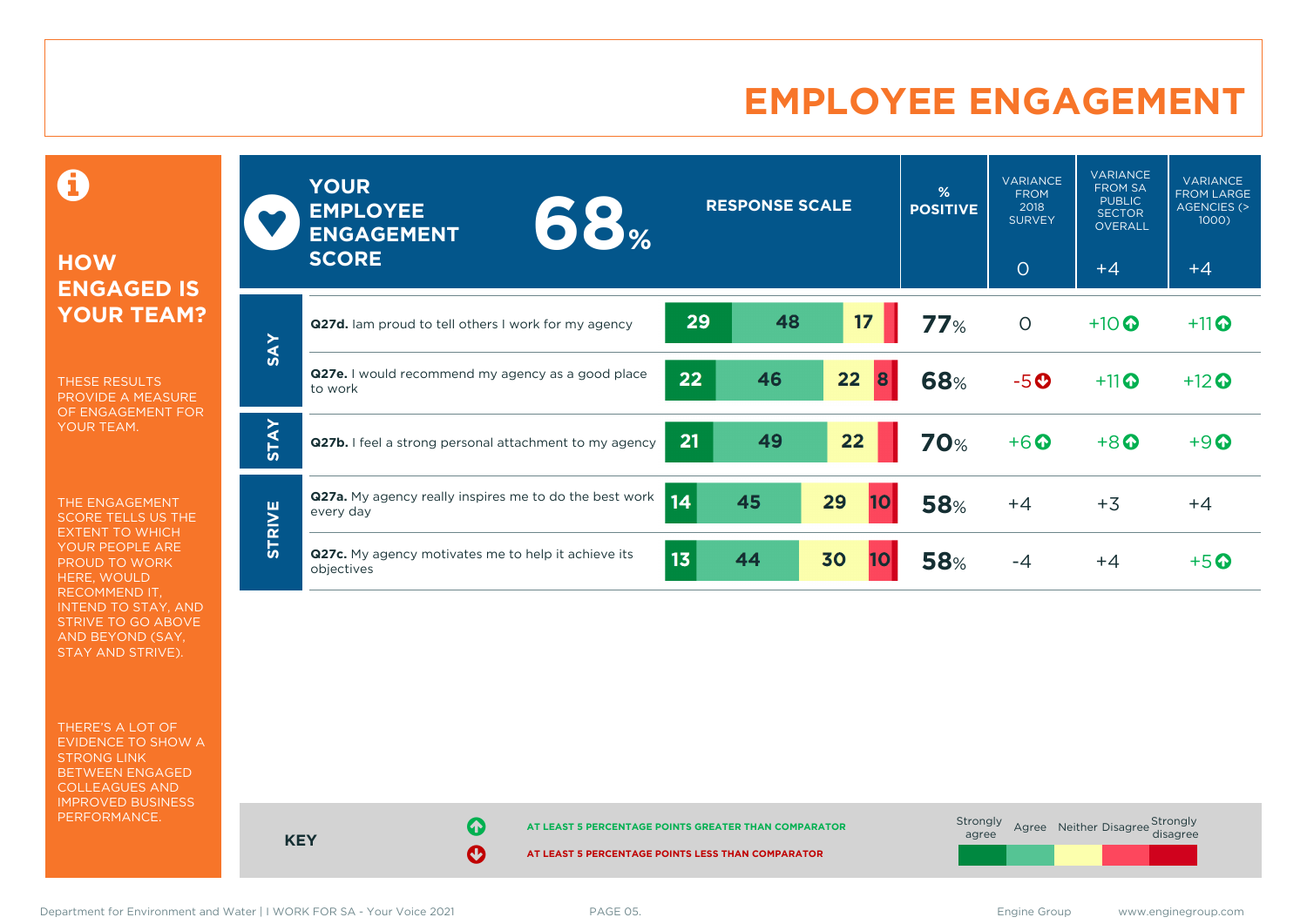# **KEY QUESTIONS TO FOCUS ON**

|                                                                                                                                                                                                                                     | AT LEAST 5 PERCENTAGE POINTS LESS<br>AT LEAST 5 PERCENTAGE POINTS<br>$\bf G$<br><b>THAN COMPARATOR</b><br><b>GREATER THAN COMPARATOR</b> | %<br><b>POSITIVE</b> | VARIANCE<br><b>FROM</b><br>2018<br><b>SURVEY</b> | <b>VARIANCE FROM</b><br><b>SA PUBLIC</b><br><b>SECTOR OVERALL</b> | <b>VARIANCE FROM</b><br><b>LARGE AGENCIES</b><br>(>1000) |
|-------------------------------------------------------------------------------------------------------------------------------------------------------------------------------------------------------------------------------------|------------------------------------------------------------------------------------------------------------------------------------------|----------------------|--------------------------------------------------|-------------------------------------------------------------------|----------------------------------------------------------|
| <b>WHAT TO</b><br><b>FOCUS ON?</b>                                                                                                                                                                                                  | Q15a. I believe senior managers provide clear<br>direction for the future of the agency                                                  | 45%                  | $-60$                                            | $-2$                                                              |                                                          |
| THESE QUESTIONS HAVE<br><b>BEEN IDENTIFIED THROUGH</b><br>STATISTICAL ANALYSIS AS<br><b>HAVING THE STRONGEST</b><br>INFLUENCE ON YOUR<br><b>EMPLOYEE ENGAGEMENT</b><br>SCORE.                                                       | <b>Q16b.</b> My agency focuses on improving the work<br>we do                                                                            | 62%                  | $-7o$                                            | $-3$                                                              |                                                          |
| <b>IF YOU FOCUS ON</b><br><b>IMPROVING THE LOWER</b><br><b>SCORING QUESTIONS AND</b><br><b>MAINTAINING THE HIGHER</b><br><b>SCORING QUESTIONS, IT</b><br>WILL HAVE THE BIGGEST<br><b>IMPACT ON YOUR</b><br><b>ENGAGEMENT SCORE.</b> | Q16c. When things go wrong, my agency uses<br>this as an opportunity to review, learn, and<br>improve the management of similar risks    | 51%                  | $-60$                                            | $-50$                                                             | -50                                                      |
| SEE APPENDIX A -<br>METHODOLOGY FOR MORE<br><b>INFORMATION ON HOW</b><br><b>THIS STATISTICAL</b><br>ANALYSIS WAS DONE.                                                                                                              | Q17b. I think my agency cares about my health<br>and wellbeing                                                                           | <b>66%</b>           | $-1$                                             | $+12$ <sup><math>\odot</math></sup>                               | $+14$ <sup><math>\odot</math></sup>                      |
| DEVELOP ACTIONS AND<br><b>ACTIVITIES TO ADDRESS</b><br>THESE QUESTIONS TO<br><b>IMPROVE THE EXPERIENCE</b><br><b>EMPLOYEES HAVE AT</b><br><b>WORK AND DRIVE HIGHER</b><br>PERFORMANCE.                                              | Q15b. I feel that senior managers effectively lead<br>and manage change                                                                  | 44%                  | $-50$                                            | $\Omega$                                                          | $+1$                                                     |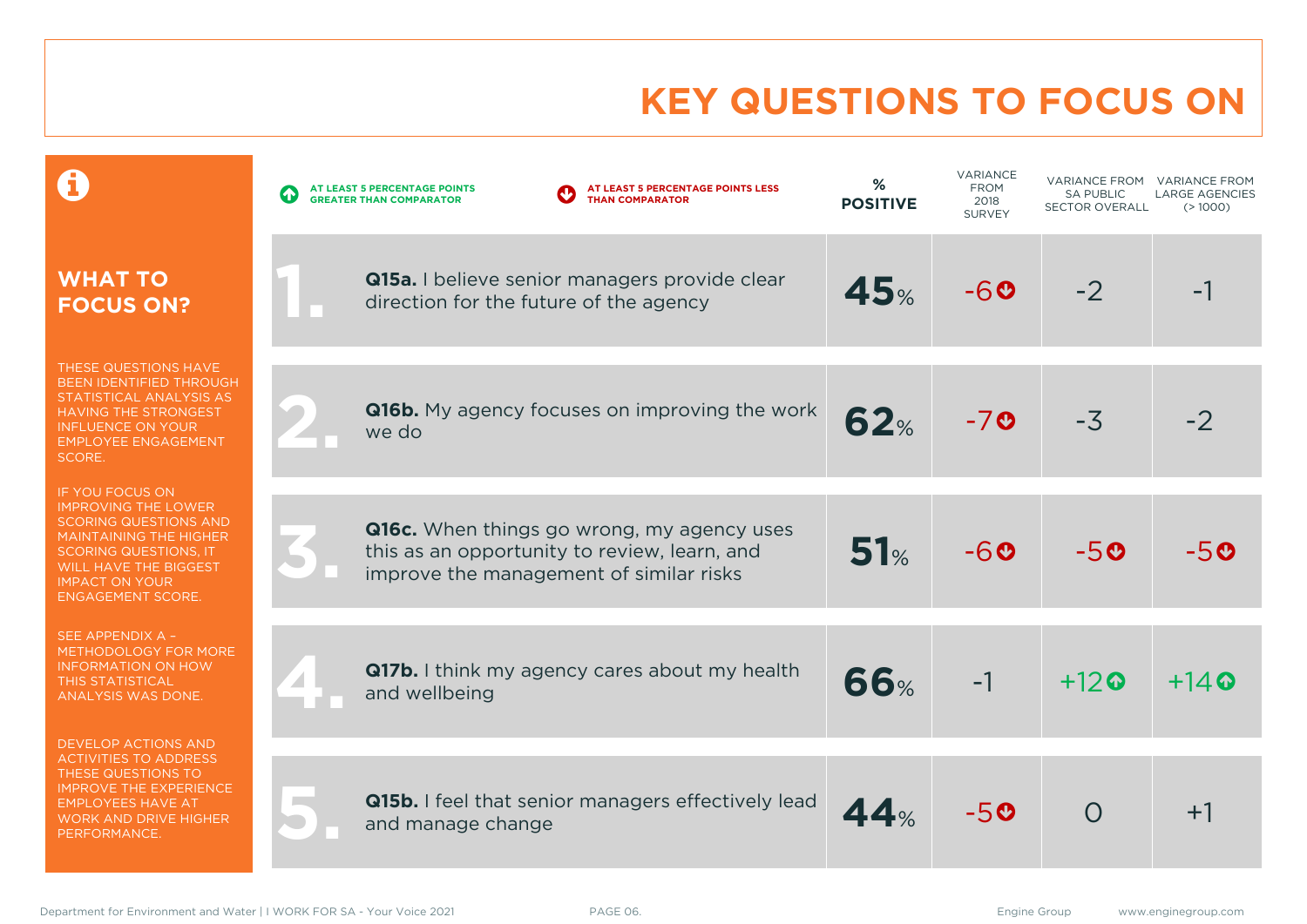# **ENABLING HIGH PERFORMANCE**

 $\mathbf \Theta$ 

### **EXPLORE THE QUESTIONS MAKING UP EACH INDEX**

THE HIGH PERFORMANCE INDEX MEASURES THE EXTENT TO WHICH MANAGERS ENABLE HIGH PERFORMANCE WITHIN TEAMS THROUGH IDEAS GENERATION, RECOGNITION, **PERFORMANCE** MANAGEMENT, FEEDBACK AND BEHAVIOURS.

THE WAY MANAGERS INTERACT WITH TEAM MEMBERS HAS A BIG IMPACT ON INDIVIDUAL AND TEAM PERFORMANCE.

WHAT IS WORKING WELL?

WHAT AREAS DO YOU NEED TO FOCUS ON?

| <b>ENABLING HIGH</b><br><b>75%</b><br><b>PERFORMANCE</b>                                                                     | <b>RESPONSE SCALE</b> |          |                | %<br><b>POSITIVE</b> | <b>VARIANCE</b><br><b>FROM</b><br>2018<br><b>SURVEY</b> | <b>VARIANCE</b><br><b>FROM SA</b><br><b>PUBLIC</b><br><b>SECTOR</b><br><b>OVERALL</b> | <b>VARIANCE</b><br><b>FROM LARGE</b><br><b>AGENCIES (&gt;</b><br>1000) |
|------------------------------------------------------------------------------------------------------------------------------|-----------------------|----------|----------------|----------------------|---------------------------------------------------------|---------------------------------------------------------------------------------------|------------------------------------------------------------------------|
|                                                                                                                              |                       |          |                |                      | $+1$                                                    | $+7$ $\Omega$                                                                         | $+8$ <sup><math>\odot</math></sup>                                     |
| Q13a. My manager encourages us to come up with new or<br>better ways of doing things                                         | 33                    | 45       | 14             | <b>79%</b>           | $+2$                                                    | $+10$ $\odot$                                                                         | $+11$ $\odot$                                                          |
| Q13b. My manager listens to what I have to say                                                                               | 42                    | 42       | 10             | <b>85%</b>           | $+3$                                                    | $+11$                                                                                 | $+12$ $\odot$                                                          |
| Q13c. My manager treats me with respect                                                                                      | 48                    | 39       | 8              | 87%                  | $-1$                                                    | $+7$ $\odot$                                                                          | $+7$ $\odot$                                                           |
| Q13d. My manager gives me responsibility and holds me<br>to account for what I deliver                                       | 42                    | 45       | 9 <sup>°</sup> | 87%                  | $+2$                                                    | $+6$ $\odot$                                                                          | $+6\,\Omega$                                                           |
| Q13e. I have confidence in the decisions my manager<br>makes                                                                 | 35                    | 42       | 14             | <b>78%</b>           | $+2$                                                    | $+9$ <sup><math>\odot</math></sup>                                                    | $+10$ $\odot$                                                          |
| Q13f. My manager recognises and acknowledges when I<br>have done my job well                                                 | 37                    | 43       | 13             | <b>80%</b>           | $+1$                                                    | $+11$                                                                                 | $+12$ $\odot$                                                          |
| Q14b. In the last 12 months I received useful feedback on<br>my work to enable me to deliver required results                | 26                    | 52       | 15             | <b>78%</b>           | $+3$                                                    | $+13$ <sup>O</sup>                                                                    | $+14$ $\odot$                                                          |
| Q14c. My performance is assessed against clear criteria                                                                      | 16                    | 27<br>44 |                | <b>60%</b>           | $\circ$                                                 | $+2$                                                                                  | $+3$                                                                   |
| Q14d. Learning and development activities I have<br>completed in the past 12 months have helped to improve<br>my performance | 14                    | 32<br>37 | 12             | 51%                  | $-5o$                                                   | $-4$                                                                                  | $-5o$                                                                  |

**KEY**

**AT LEAST 5 PERCENTAGE POINTS GREATER THAN COMPARATOR** 

| Strongly<br>agree | Agree Neither Disagree Strongly<br>disagree |  |
|-------------------|---------------------------------------------|--|
|                   |                                             |  |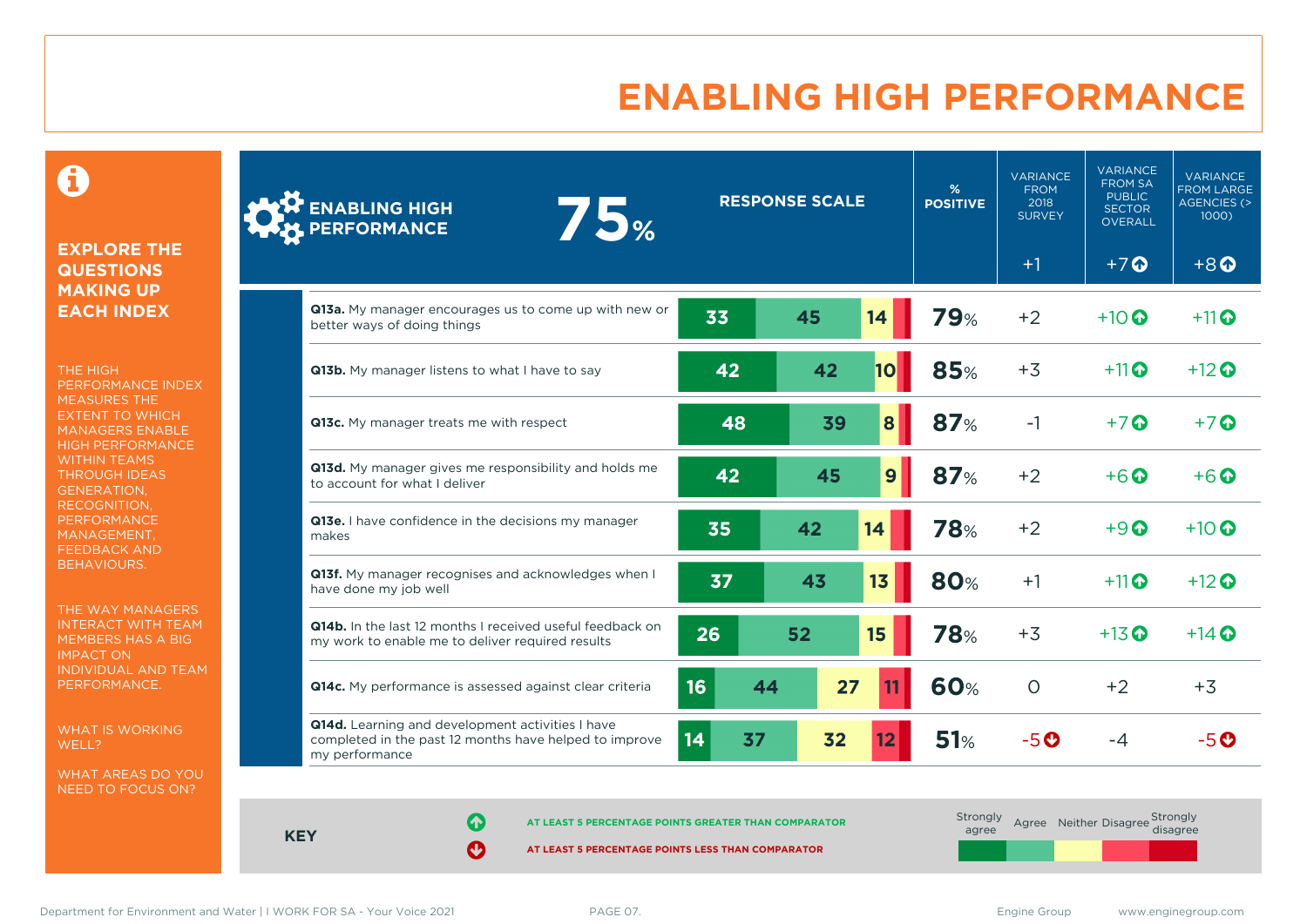# **ENABLING HIGH PERFORMANCE**



### **EXPLORE THE QUESTIONS MAKING UP EACH INDEX**

THE HIGH PERFORMANCE INDEX MEASURES THE EXTENT TO WHICH MANAGERS ENABLE HIGH PERFORMANCE WITHIN TEAMS THROUGH IDEAS GENERATION, RECOGNITION, PERFORMANCE MANAGEMENT, FEEDBACK AND BEHAVIOURS.

THE WAY MANAGERS INTERACT WITH TEAM MEMBERS HAS A BIG IMPACT ON INDIVIDUAL AND TEAM PERFORMANCE.

WHAT IS WORKING WELL?

WHAT AREAS DO YOU NEED TO FOCUS ON?

| <b>ANT ENABLING HIGH</b><br>5%<br><b>A</b>                                                                                                          | <b>RESPONSE SCALE</b> |    | %<br><b>POSITIVE</b> | <b>VARIANCE</b><br><b>FROM</b><br>2018<br><b>SURVEY</b><br>$+1$ | <b>VARIANCE</b><br><b>FROM SA</b><br><b>PUBLIC</b><br><b>SECTOR</b><br><b>OVERALL</b><br>$+7$ $\Omega$ | <b>VARIANCE</b><br><b>FROM LARGE</b><br>AGENCIES (><br>$1000$ )<br>$+8$ <sup><math>\odot</math></sup> |
|-----------------------------------------------------------------------------------------------------------------------------------------------------|-----------------------|----|----------------------|-----------------------------------------------------------------|--------------------------------------------------------------------------------------------------------|-------------------------------------------------------------------------------------------------------|
| <b>Q14e.</b> My manager openly demonstrates commitment to<br>enhancing performance                                                                  | 25<br>47              | 18 | 72%                  | $+1$                                                            | $+8$                                                                                                   | $+9$ <sup><math>\odot</math></sup>                                                                    |
| <b>Q14f.</b> My overall experience of performance and<br>development conversations in my agency have been<br>useful for my growth                   | 17<br>40              | 28 | <b>56%</b>           | $+2$                                                            | $+3$                                                                                                   | $+3$                                                                                                  |
| <b>Q19b.</b> How often do you feel that your manager acts in<br>accordance with the South Australia Public Sector Values in their<br>everyday work? | 51                    | 34 | 86%                  | $-4$                                                            | $+7$ $\odot$                                                                                           | $+8$ <sup><math>\Omega</math></sup>                                                                   |



Department for Environment and Water | I WORK FOR SA - Your Voice 2021 PAGE 08. The Same Communication of the SA - Your Voice 2021 PAGE 08.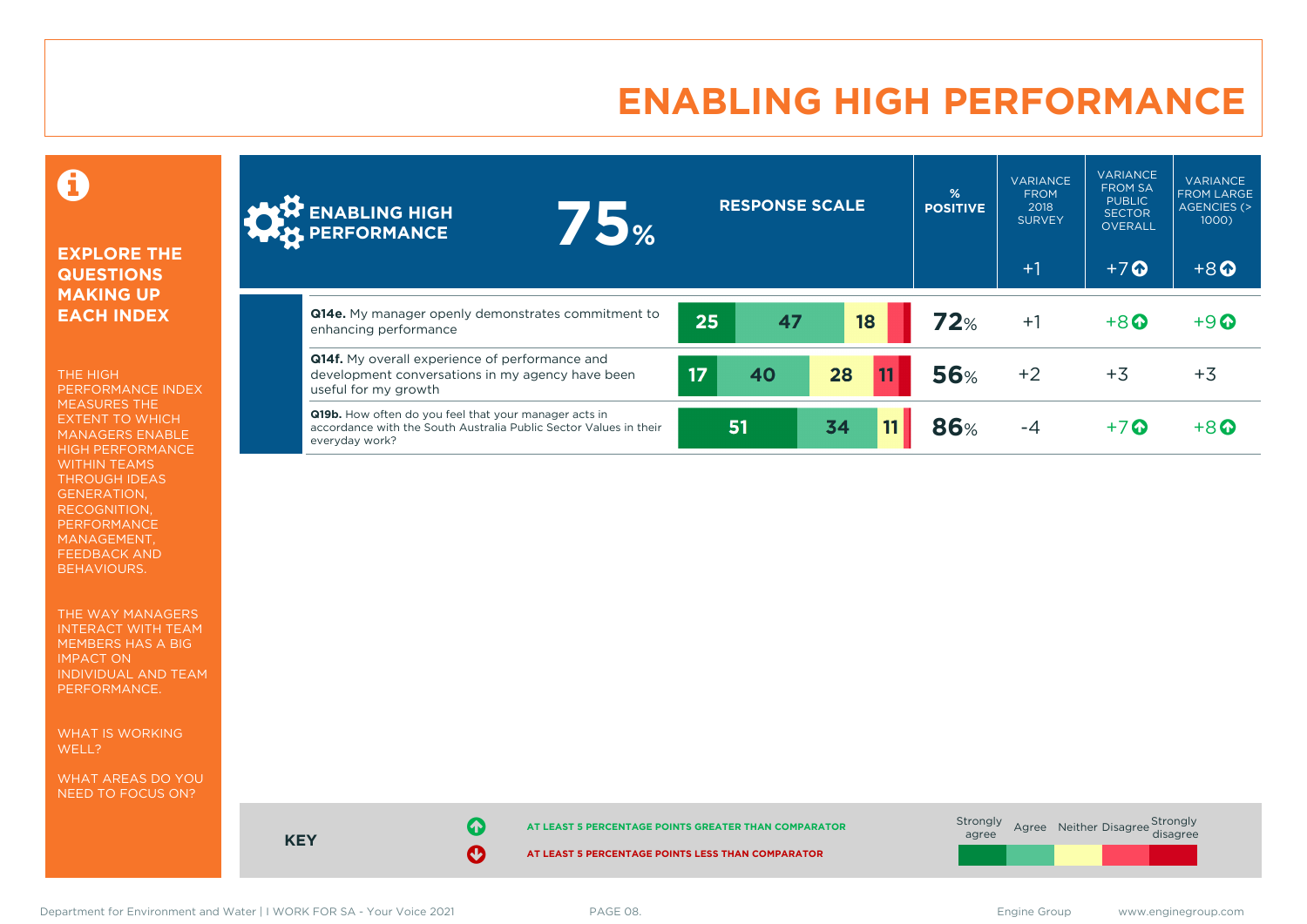### **LEADERSHIP**

0

#### **EXPLORE THE QUESTIONS MAKING UP EACH INDEX**

THE LEADERSHIP INDEX MEASURES PERCEPTIONS OF HOW EFFECTIVELY SENIOR LEADERS (IE. EXECUTIVES AND **EXECUTIVE** DIRECTORS) COMMUNICATE THEIR VISION FOR THE AGENCY, ENABLE ADVANCEMENT AND AND INSPIRE THEIR PEOPLE THROUGH THEIR ACTIONS AND BEHAVIOURS.

LOOK AT HOW YOUR POSITIVE SCORE COMPARES TO THE AVAILABLE COMPARISONS.

| 54%<br><b>LEADERSHIP</b>                                                                                                                                         |                | <b>RESPONSE SCALE</b> |    |          | %<br><b>POSITIVE</b> | <b>VARIANCE</b><br><b>FROM</b><br>2018<br><b>SURVEY</b> | <b>VARIANCE</b><br><b>FROM SA</b><br><b>PUBLIC</b><br><b>SECTOR</b><br><b>OVERALL</b> | <b>VARIANCE</b><br><b>FROM LARGE</b><br><b>AGENCIES (&gt;</b><br>1000) |
|------------------------------------------------------------------------------------------------------------------------------------------------------------------|----------------|-----------------------|----|----------|----------------------|---------------------------------------------------------|---------------------------------------------------------------------------------------|------------------------------------------------------------------------|
|                                                                                                                                                                  |                |                       |    |          |                      | $-5O$                                                   | $+2$                                                                                  | $+3$                                                                   |
| Q15a. I believe senior managers provide clear direction<br>for the future of the agency                                                                          | $\overline{9}$ | 36                    | 30 | 18       | 45%                  | $-6o$                                                   | $-2$                                                                                  | -1                                                                     |
| Q15b. I feel that senior managers effectively lead and<br>manage change                                                                                          | 8              | 36                    | 30 | 18<br>8  | 44%                  | $-5o$                                                   | $\Omega$                                                                              | $+1$                                                                   |
| Q15c. I feel that senior managers model the behaviours<br>expected of employees                                                                                  | 12             | 41                    | 27 | 13<br>8  | <b>53%</b>           | $-1$                                                    | $+4$                                                                                  | $+5$ $\odot$                                                           |
| Q15e. Senior managers in my agency are genuinely<br>supportive of career advancement of women                                                                    | 19             | 40                    |    | 31       | <b>60%</b>           | $-5o$                                                   | $+3$                                                                                  | $+4$                                                                   |
| Q15f. Senior managers promote collaboration between<br>my agency and other agencies or organisations we work<br>with                                             | 13             | 42                    |    | 34       | <b>55%</b>           | $-4$                                                    | $+5$ <sup>O</sup>                                                                     | $+7$ $\odot$                                                           |
| Q15g. I feel that senior managers keep employees<br>informed about what's going on                                                                               | 10             | 36                    | 30 | 15<br>8  | <b>47%</b>           | $-11$ <sup>O</sup>                                      | $+1$                                                                                  | $+3$                                                                   |
| <b>Q16b.</b> My agency focuses on improving the work we do                                                                                                       | 12             | 50                    |    | 25<br>10 | <b>62%</b>           | $-7o$                                                   | $-3$                                                                                  | $-2$                                                                   |
| Q16f. In my agency, recruitment and promotion decisions<br>are fair                                                                                              | 11             | 38                    | 31 | 12       | 49%                  | $+7$ $\odot$                                            | $+5$ <sup><math>\odot</math></sup>                                                    | $+6$ $\odot$                                                           |
| Q19c. How often do you feel that the senior leaders in your<br>agency act in accordance with the South Australia Public Sector<br>Values in their everyday work? | 27             | 42                    |    | 23       | <b>69%</b>           | $-9o$                                                   | $+5$ $\odot$                                                                          | $+6\,\Omega$                                                           |

**KEY**

**AT LEAST 5 PERCENTAGE POINTS GREATER THAN COMPARATOR**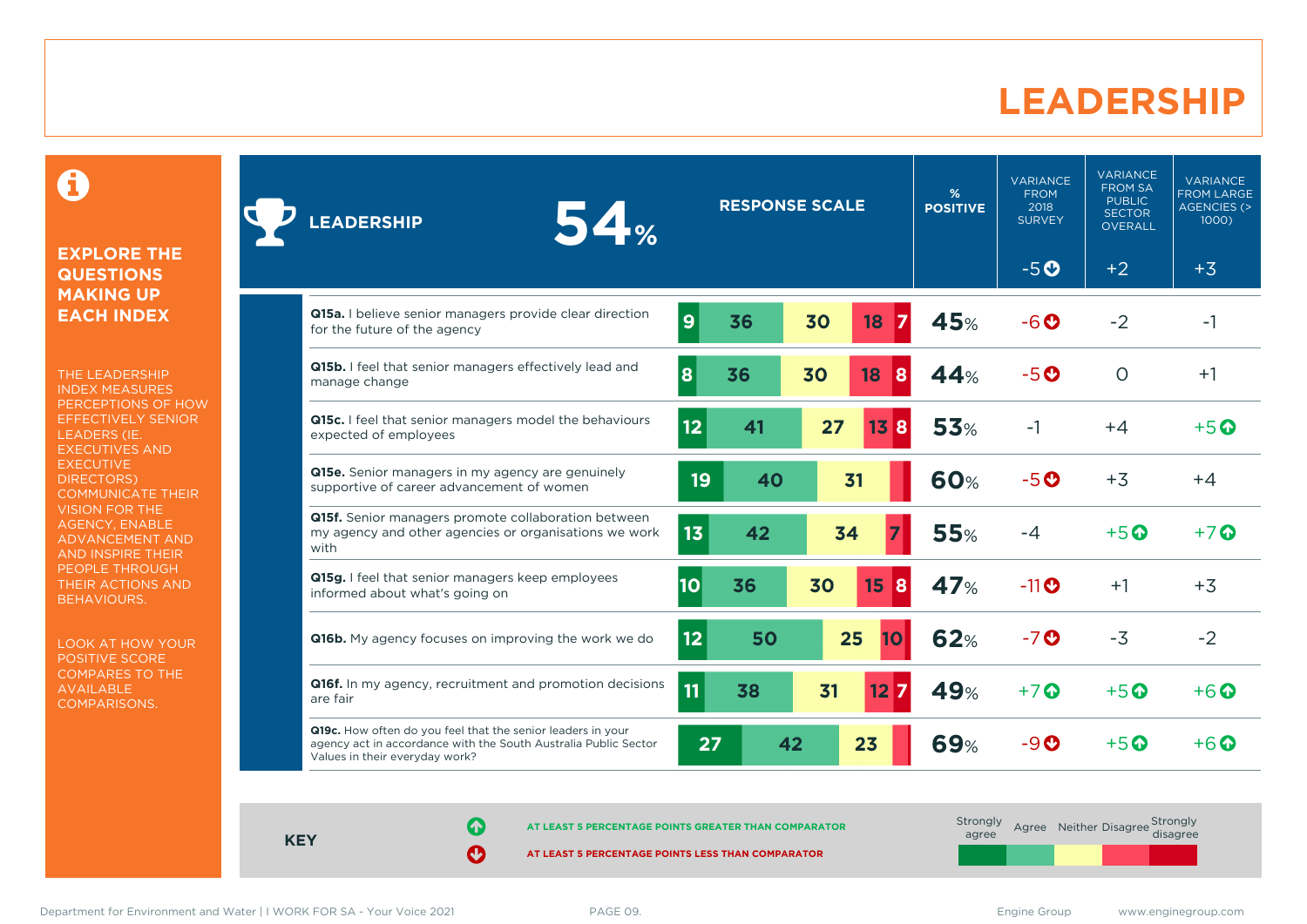### **VALUES**

0

### **EXPLORE THE QUESTIONS MAKING UP EACH INDEX**

THE VALUES INDEX MEASURES THE EXTENT TO WHICH WE DEMONSTRATE THE SOUTH AUSTRALIAN PUBLIC SECTOR VALUES IN OUR DAY-TO-DAY WORK AND **WHEN** COLLABORATING WITH OTHERS.

THE SA PUBLIC SECTOR VALUES HAVE BEEN DEVELOPED TO MAKE IT EASIER FOR THE SECTOR TO WORK TOGETHER BY SETTING A CONSISTENT SET OF BEHAVIOURS AND PRACTICES FOR ALL EMPLOYEES.

| <b>RESPONSE SCALE</b><br>81 <sub>%</sub><br><b>VALUES</b>                                                                                             | $\frac{9}{6}$<br><b>POSITIVE</b> | <b>VARIANCE</b><br><b>FROM</b><br>2018<br><b>SURVEY</b> | <b>VARIANCE</b><br><b>FROM SA</b><br><b>PUBLIC</b><br><b>SECTOR</b><br><b>OVERALL</b> | <b>VARIANCE</b><br><b>FROM LARGE</b><br><b>AGENCIES (&gt;</b><br>1000) |      |                                    |                                    |
|-------------------------------------------------------------------------------------------------------------------------------------------------------|----------------------------------|---------------------------------------------------------|---------------------------------------------------------------------------------------|------------------------------------------------------------------------|------|------------------------------------|------------------------------------|
|                                                                                                                                                       |                                  |                                                         |                                                                                       |                                                                        | $+1$ | $+6$ <sup><math>\odot</math></sup> | $+7$ $\odot$                       |
| Q12a. People in my workgroup treat each other with<br>respect                                                                                         | 36                               | 47                                                      | 10                                                                                    | 83%                                                                    | $+4$ | $+9$ <sup><math>\odot</math></sup> | $+10$ $\odot$                      |
| Q12b. The people in my workgroup behave in an<br>accepting manner towards people from diverse<br>backgrounds                                          | 41                               | 48                                                      | $\overline{7}$                                                                        | <b>89%</b>                                                             | $+2$ | $+6$ $\odot$                       | $+6$ $\odot$                       |
| Q12c. People in my workgroup are honest, open and<br>transparent in their dealings with each other                                                    | 29                               | 44                                                      | 17<br>8                                                                               | 72%                                                                    | $+1$ | $+8$ <sup><math>\odot</math></sup> | $+9$ $\Omega$                      |
| Q12e. People in my workgroup are committed to<br>workplace safety                                                                                     | 36                               | 53                                                      | $\boldsymbol{8}$                                                                      | <b>90%</b>                                                             | $-3$ | $+6$ $\odot$                       | $+7$ $\odot$                       |
| Q12f. People in my workgroup work effectively with other<br>workgroups in my agency to deliver services to our<br>customers                           | 31                               | 51                                                      | 13                                                                                    | 81%                                                                    | $+1$ | $+4$                               | $+5$ $\odot$                       |
| Q16a. In my workplace, people take responsibility for<br>their decisions and actions                                                                  | 12                               | 54                                                      | 23<br>9                                                                               | 66%                                                                    | $+1$ | $+5$ $\odot$                       | $+5$ <sup><math>\odot</math></sup> |
| Q19a. How often do you feel that your agency colleagues act in<br>accordance with the South Australia Public Sector Values in their<br>everyday work? | 35                               | 50                                                      | 13                                                                                    | 85%                                                                    | $-2$ | $+7$ $\odot$                       | $+8$ $\odot$                       |



**KEY**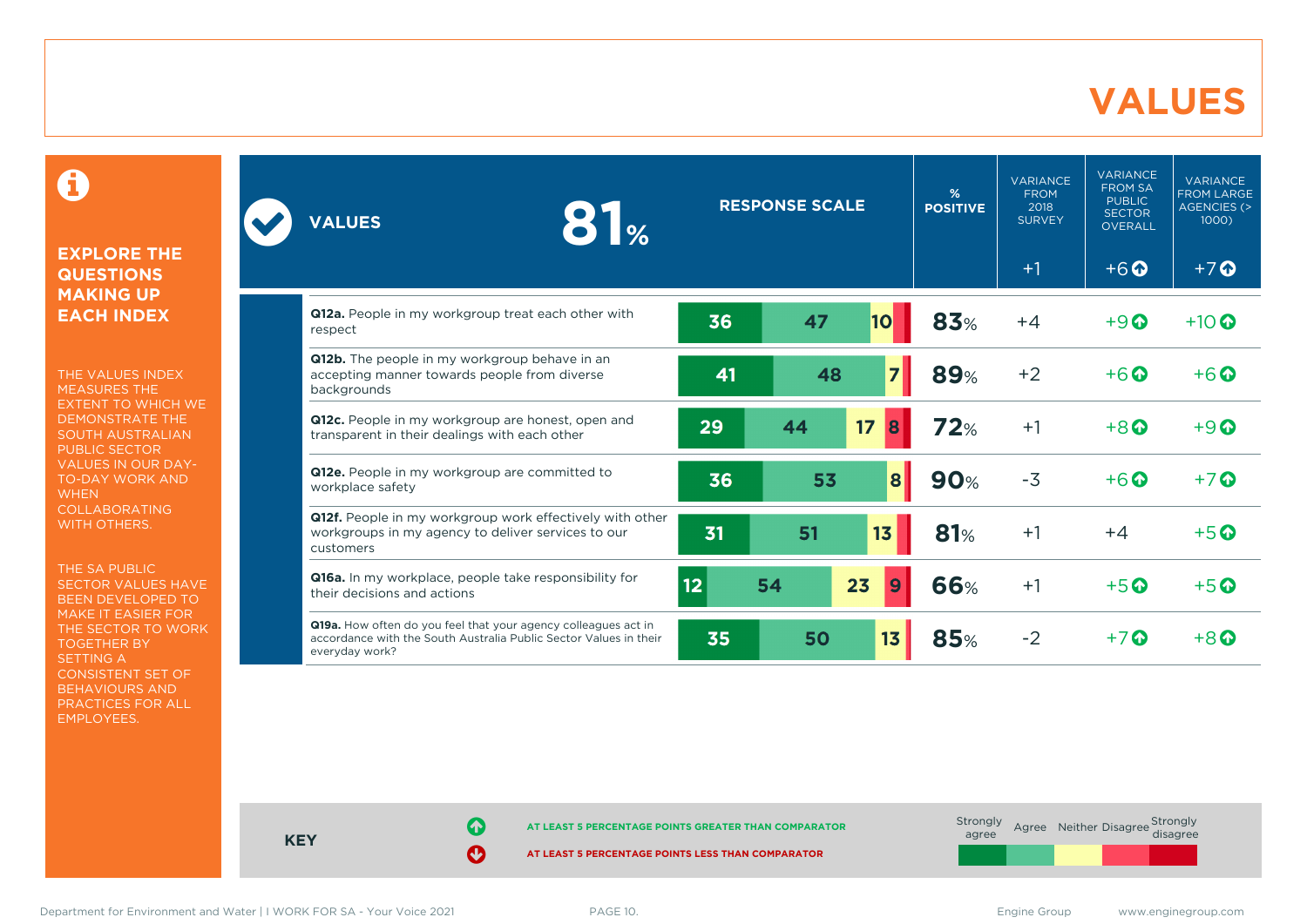# **EMPLOYEE-ORGANISATION ALIGNMENT**

0

**EXPLORE THE QUESTIONS MAKING UP EACH INDEX**

THE EMPLOYEE-**ORGANISATION** ALIGNMENT INDEX MEASURES THE EXTENT TO WHICH EMPLOYEES FEEL ALIGNED TO THE PURPOSE AND OBJECTIVES OF THEIR AGENCY AND EMPOWERED AND ENABLED TO DELIVER.

WHERE DO WE NEED TO IMPROVE?

WHAT DO WE NEED TO DO DIFFERENTLY?

| <b>EMPLOYEE-</b><br><b>ORGANISATION</b><br><b>ALIGNMENT</b>                                                                     | 7 <sub>1%</sub> | <b>RESPONSE SCALE</b> |                       |                       | $\frac{9}{6}$<br><b>POSITIVE</b> | <b>VARIANCE</b><br><b>FROM</b><br>2018<br><b>SURVEY</b> | <b>VARIANCE</b><br><b>FROM SA</b><br><b>PUBLIC</b><br><b>SECTOR</b><br><b>OVERALL</b> | <b>VARIANCE</b><br><b>FROM LARGE</b><br>AGENCIES (><br>1000 |
|---------------------------------------------------------------------------------------------------------------------------------|-----------------|-----------------------|-----------------------|-----------------------|----------------------------------|---------------------------------------------------------|---------------------------------------------------------------------------------------|-------------------------------------------------------------|
|                                                                                                                                 |                 |                       |                       |                       |                                  | $+1$                                                    | $\circ$                                                                               | $+1$                                                        |
| Q11a. My job makes good use of my skills and abilities                                                                          |                 | 29                    | 52                    | 88                    | 81%                              | $\circ$                                                 | $+2$                                                                                  | $+3$                                                        |
| <b>Q11b.</b> I understand what is expected of me to do well in<br>my role                                                       |                 | 34                    | 51                    | 8                     | 85%                              | $-3$                                                    | $-3$                                                                                  | $-3$                                                        |
| Q11c. I believe strongly in the purpose and objectives of<br>my agency                                                          |                 | 34                    | 49                    | 13                    | 83%                              | $+2$                                                    | $+2$                                                                                  | $+3$                                                        |
| Q11d. I have the authority to do my job effectively (e.g.<br>the necessary delegation(s), autonomy, level of<br>responsibility) |                 | 22                    | 50                    | 13<br>12              | 72%                              | $-1$                                                    | $-1$                                                                                  | $-1$                                                        |
| Q11e. The work processes we have in place allow me to<br>be as productive as possible                                           |                 | 13<br>35              | 22                    | 24                    | 48%                              | $-1$                                                    | $-3$                                                                                  | $-2$                                                        |
| Q11g. I understand how my work contributes to my<br>agency's objectives                                                         |                 | 37                    | 52                    | $\overline{7}$        | 88%                              | $+1$                                                    | $+2$                                                                                  | $+3$                                                        |
| Q11h. I think it is safe to speak up and challenge the way<br>things are done in this agency                                    |                 | 15 <sub>15</sub>      | 22<br>36              | 17 <sup>2</sup><br>11 | 51%                              | $-2$                                                    | $+3$                                                                                  | $+4$                                                        |
| Q11i. I feel secure in my job                                                                                                   |                 | 17                    | 42<br>18 <sup>°</sup> | $15 \vert 8$          | <b>59%</b>                       | $+16$ <sup>O</sup>                                      | $-2$                                                                                  | $-2$                                                        |

**KEY**

**AT LEAST 5 PERCENTAGE POINTS GREATER THAN COMPARATOR** 

**AT LEAST 5 PERCENTAGE POINTS LESS THAN COMPARATOR** 

 $\sum_{i=1}^{n}$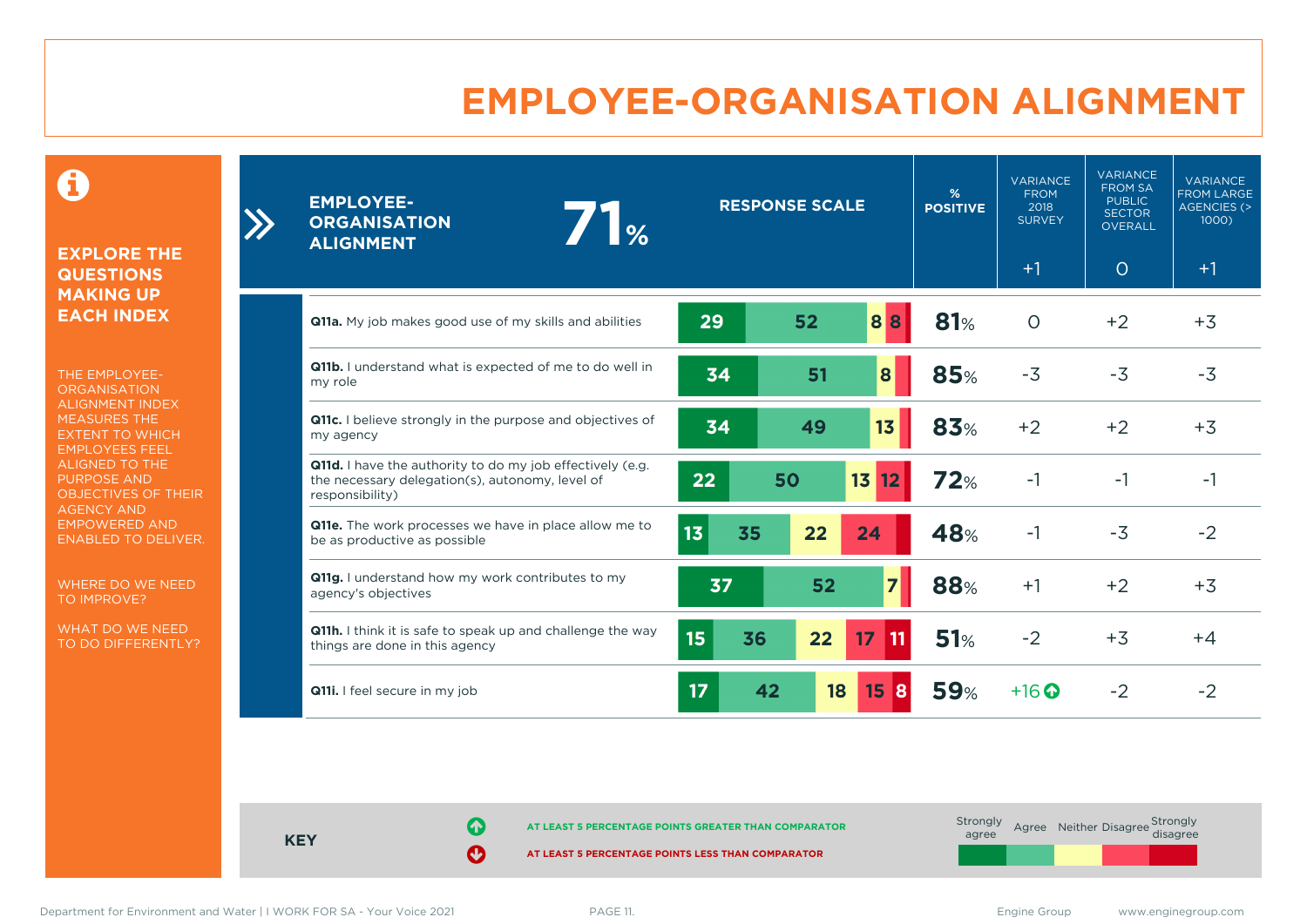# **CAREER AND WORKING CONDITIONS (EMPLOYER OF CHOICE)**

 $\mathbf \Omega$ 

### **EXPLORE THE QUESTIONS MAKING UP EACH INDEX**

THE CAREER AND **WORKING** CONDITIONS INDEX INDICATES HOW SATISFIED PEOPLE ARE WITH THE CAREER AND **WORKING** CONDITIONS OF THE SOUTH AUSTRALIAN PUBLIC SECTOR.

LOOK AT HOW YOUR POSITIVE SCORE COMPARES TO THE AVAILABLE COMPARISONS.

| <b>Filte</b> | <b>CAREER AND WORKING</b><br><b>66%</b><br><b>CONDITIONS (EMPLOYER</b><br><b>OF CHOICE)</b>                                                                                           | <b>RESPONSE SCALE</b> | %<br><b>POSITIVE</b> | <b>VARIANCE</b><br><b>FROM</b><br>2018<br><b>SURVEY</b><br>$-3$ | <b>VARIANCE</b><br><b>FROM SA</b><br><b>PUBLIC</b><br><b>SECTOR</b><br><b>OVERALL</b><br>$+10$ <sup>O</sup> | <b>VARIANCE</b><br><b>FROM LARGE</b><br><b>AGENCIES (&gt;</b><br>1000)<br>$+11$ <sup>O</sup> |
|--------------|---------------------------------------------------------------------------------------------------------------------------------------------------------------------------------------|-----------------------|----------------------|-----------------------------------------------------------------|-------------------------------------------------------------------------------------------------------------|----------------------------------------------------------------------------------------------|
|              | Q11j. I am fairly remunerated (e.g. salary, superannuation)<br>for the work that I do                                                                                                 | 15<br>43<br>19<br>17  | <b>59%</b>           | $-5o$                                                           | $-2$                                                                                                        | $-2$                                                                                         |
|              | <b>Q11k.</b> I am satisfied with my non-monetary employment<br>conditions (e.g. leave, flexible work arrangements, other<br>benefits)                                                 | 38<br>47<br>8         | <b>86%</b>           | $-1$                                                            | $+17$ $\odot$                                                                                               | $+19$ $\odot$                                                                                |
|              | <b>Q111.</b> I am satisfied with the recognition I receive for doing<br>a good job                                                                                                    | 21<br>43<br>20        | <b>63%</b>           | $-1$                                                            | $+13$ $\odot$                                                                                               | $+14$ $\odot$                                                                                |
|              | <b>Q11n.</b> I am satisfied with my ability to access and use flexible<br>working arrangements (flexible hours of work, patterns of work,<br>locations of work or other arrangements) | 42<br>43<br>8         | 84%                  | $-2$                                                            | $+22$ $\odot$                                                                                               | $+25$ $\odot$                                                                                |
|              | <b>Q14g.</b> I am satisfied with the opportunities available for<br>career development in my agency                                                                                   | 13<br>32<br>29<br>19  | 45%                  | $\circ$                                                         | $+1$                                                                                                        | O                                                                                            |
|              | <b>Q16g.</b> My agency provides opportunities for job mobility<br>(e.g. secondment and/or temporary transfers)                                                                        | 15<br>46<br>29        | 60%                  | $-10$ $\odot$                                                   | $+8$ $\Omega$                                                                                               | $+8$ $\mathbf{\Omega}$                                                                       |



Department for Environment and Water | I WORK FOR SA - Your Voice 2021 PAGE 12. The Same Communication of the SA - Your Voice 2021 PAGE 12.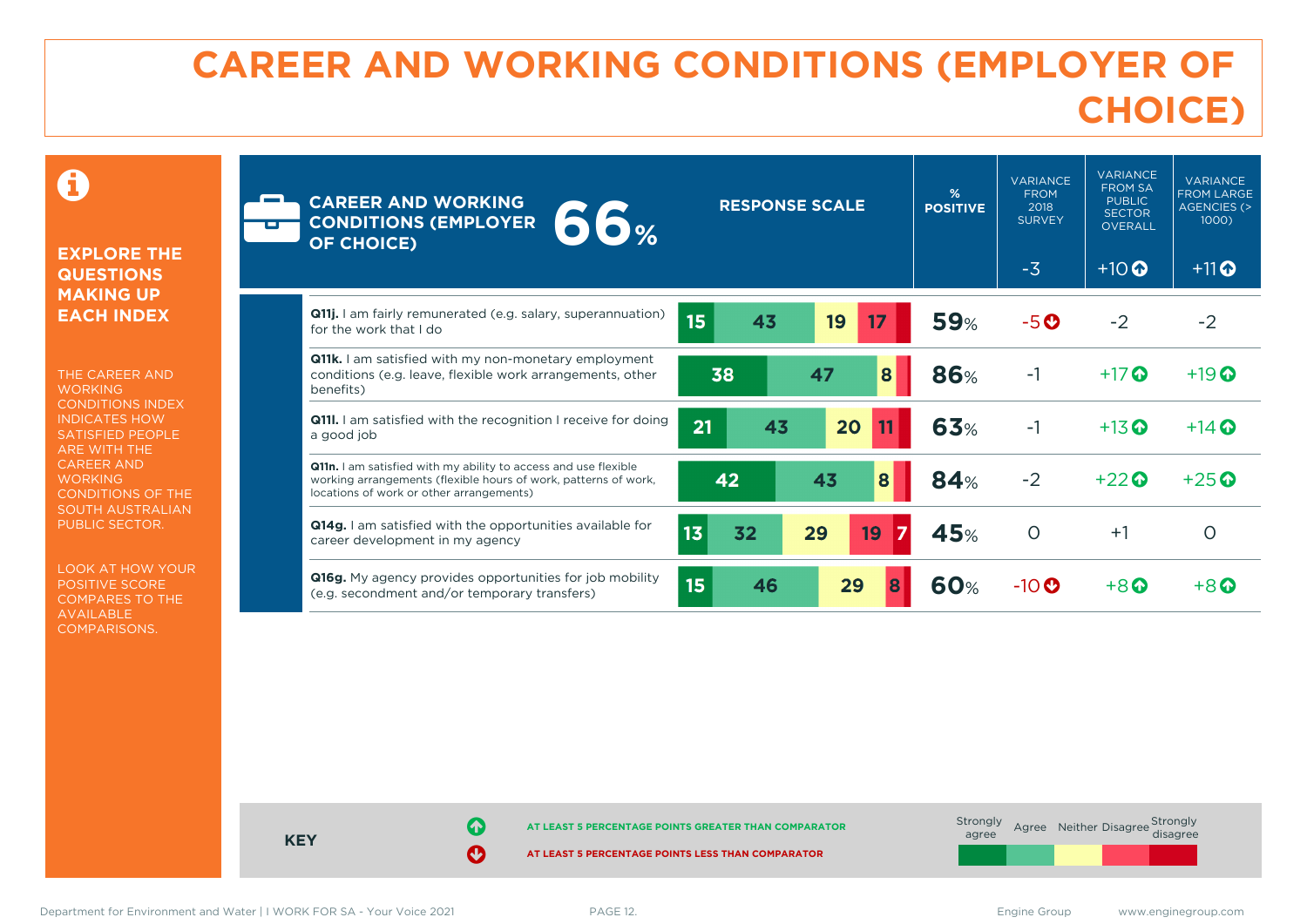# **EMPLOYEE WELLBEING**

0

### **EXPLORE THE QUESTIONS MAKING UP EACH INDEX**

THE WELLBEING SCORE MEASURES THE EXTENT TO WHICH EMPLOYEES FEEL SUPPORTED IN MAINTAINING THEIR HEALTH AND WELLBEING.

LOOK AT HOW YOUR POSITIVE SCORE COMPARES TO THE AVAILABLE COMPARISONS.

| 70%<br><b>EMPLOYEE WELLBEING</b>                                                                              |    | <b>RESPONSE SCALE</b> |                        | %<br><b>POSITIVE</b> | <b>VARIANCE</b><br><b>FROM</b><br>2018<br><b>SURVEY</b> | <b>VARIANCE</b><br><b>FROM SA</b><br><b>PUBLIC</b><br><b>SECTOR</b><br><b>OVERALL</b> | <b>VARIANCE</b><br><b>FROM LARGE</b><br>AGENCIES (><br>1000) |
|---------------------------------------------------------------------------------------------------------------|----|-----------------------|------------------------|----------------------|---------------------------------------------------------|---------------------------------------------------------------------------------------|--------------------------------------------------------------|
|                                                                                                               |    |                       |                        |                      | $-2$                                                    | $+9$ <sup><math>\odot</math></sup>                                                    | $+11$ <sup>O</sup>                                           |
| <b>Q11f.</b> I am provided with the tools and equipment to do<br>my job safely                                | 34 |                       | $\boldsymbol{8}$<br>53 | 87%                  | $\circ$                                                 | $+13$ <sup>O</sup>                                                                    | $+15$ <sup>O</sup>                                           |
| Q12d. My workgroup has the tools and resources to<br>perform well                                             | 15 | 46                    | 21<br>15               | 61%                  | $-2$                                                    | $+1$                                                                                  | $+2$                                                         |
| <b>Q17a.</b> I am satisfied with the policies/practices in place to<br>help me manage my health and wellbeing | 17 | 56                    | 18                     | <b>73%</b>           | $-3$                                                    | $+12$ $\odot$                                                                         | $+14$ $\odot$                                                |
| Q17b. I think my agency cares about my health and<br>wellbeing                                                | 17 | 48                    | 19<br>10               | 66%                  | $-1$                                                    | $+12$ $\odot$                                                                         | $+14$ $\odot$                                                |
| Q17d. I am able to strike the right balance between my<br>work and home life                                  | 15 | 49                    | 17<br>13               | <b>65%</b>           | $-2$                                                    | $+10$ $\odot$                                                                         | $+12$ $\odot$                                                |



Department for Environment and Water | I WORK FOR SA - Your Voice 2021 PAGE 13. The Same Communication of the SA - Your Voice 2021 PAGE 13.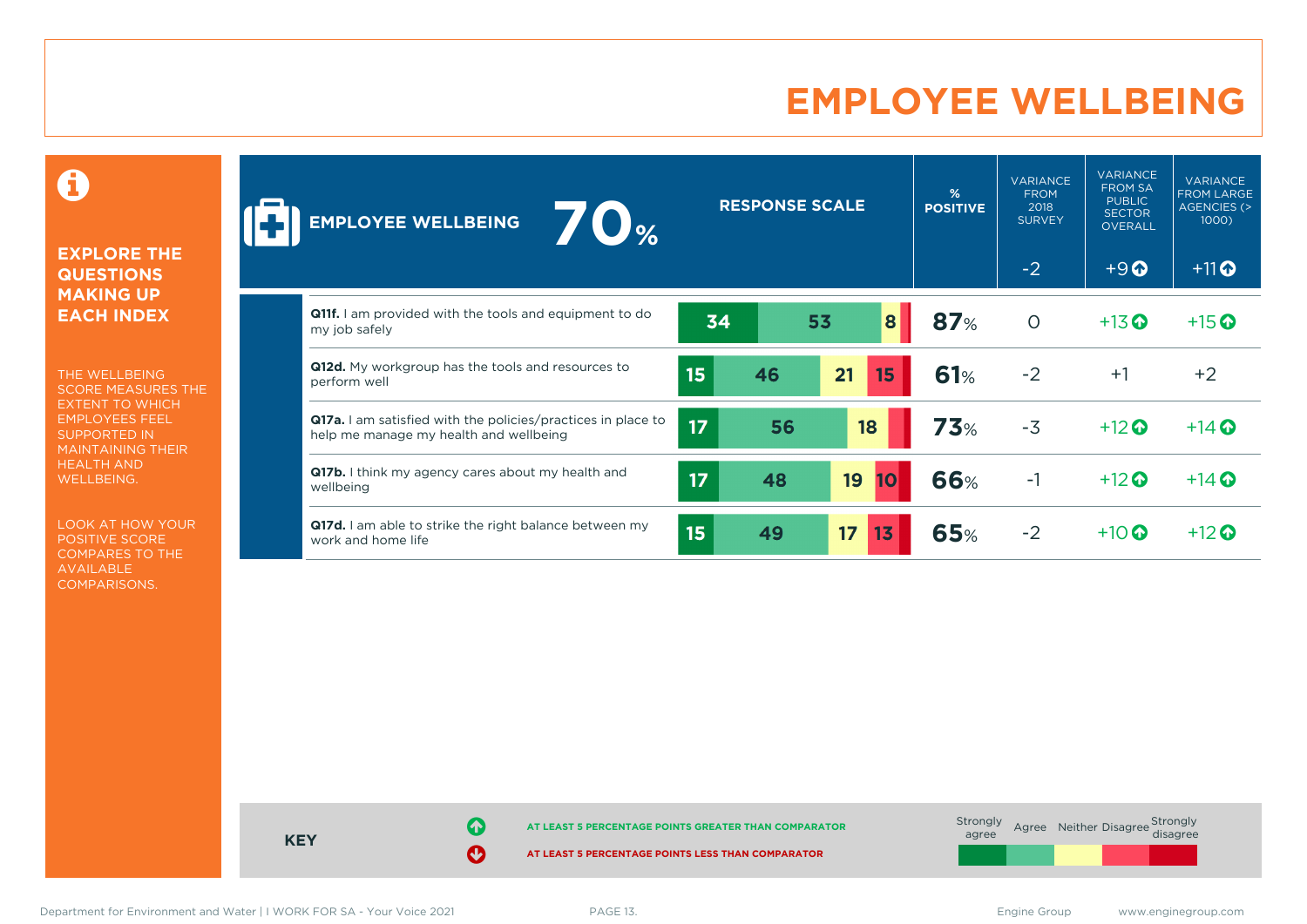# **OPEN COMMENTS**

### 0

**WHAT ARE YOUR PEOPLE SAYING ABOUT THEIR WORKING EXPERIENCES?**

THE COMMENTS WERE GROUPED INTO THEMES.

THE BAR CHART SHOWS THE TOP 5 THEMES, TO GIVE YOU AN IDEA OF WHERE TO FOCUS.

REVIEW THESE COMMENT THEMES IN THE CONTEXT OF YOUR RESULTS - HOW DO THEY REINFORCE OR PROVIDE ADDITIONAL CONTEXT TO YOUR **RESULTS?** 

# **'What is the one thing the South Australian Public Sector is doing really well?'**

### **YOUR TOP 5 THEMES:**

| <b>01. Organisational Objectives &amp; Purpose</b> |                     | 235<br><b>COUNTS</b> |  |
|----------------------------------------------------|---------------------|----------------------|--|
| 02. Wellbeing                                      |                     | 193<br><b>COUNTS</b> |  |
| 03. Others                                         |                     | 89<br><b>COUNTS</b>  |  |
| 04. Resources                                      | 44<br><b>COUNTS</b> |                      |  |
| 05. Work environment and<br><b>facilities</b>      | 40<br><b>COUNTS</b> |                      |  |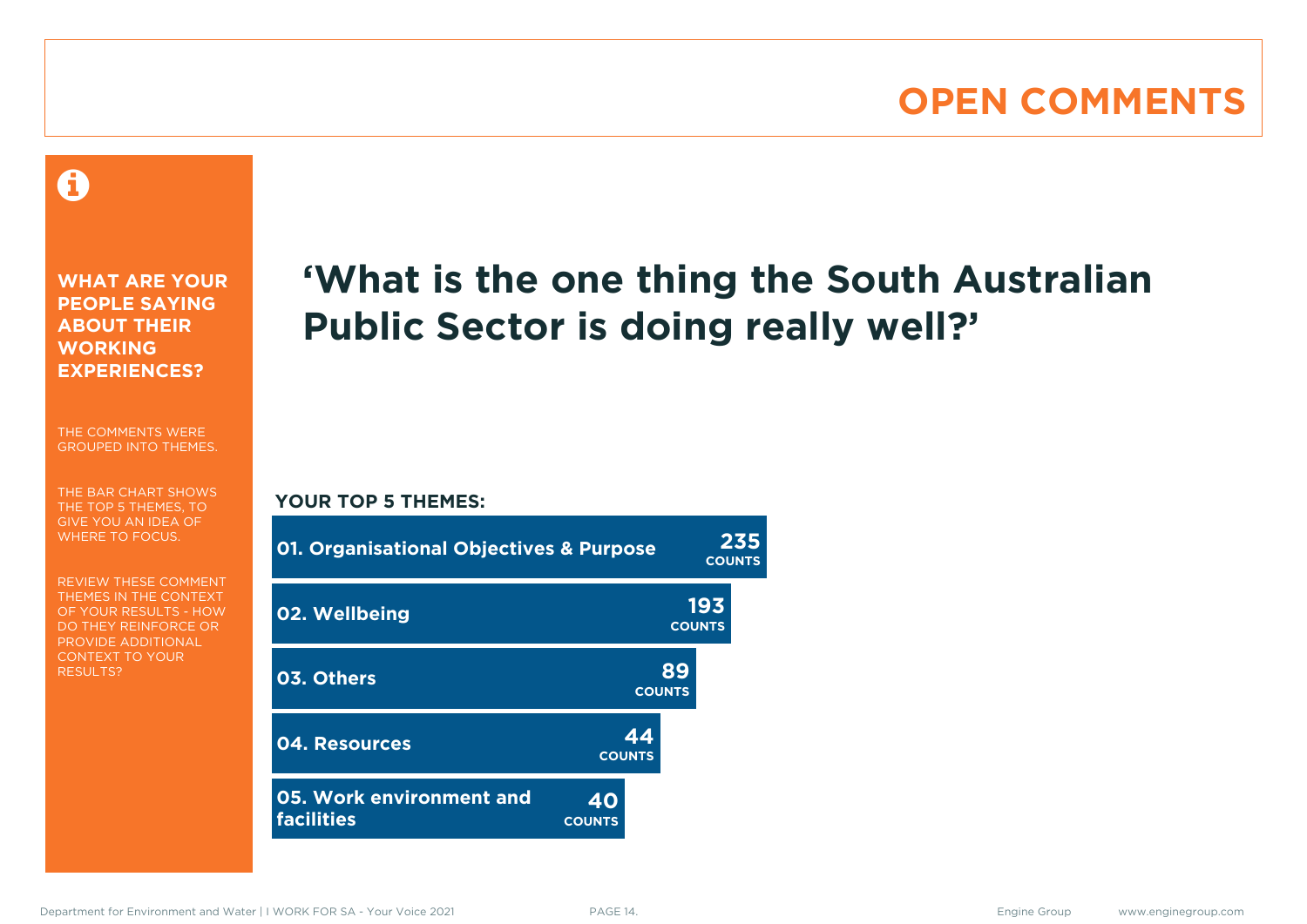### **OPEN COMMENTS**

A

**WHAT ARE YOUR PEOPLE SAYING ABOUT THEIR WORKING EXPERIENCES?**

THE COMMENTS WERE GROUPED INTO THEMES.

THE BAR CHART SHOWS THE TOP 5 THEMES, TO GIVE YOU AN IDEA OF WHERE TO FOCUS.

REVIEW THESE COMMENT THEMES IN THE CONTEXT OF YOUR RESULTS - HOW DO THEY REINFORCE OR PROVIDE ADDITIONAL CONTEXT TO YOUR **RESULTS?** 

# **'What is the most important issue that needs to be addressed across the South Australian Public Sector?'**

**YOUR TOP 5 THEMES:**

| 01. Wellbeing                                               |                      | 245<br><b>COUNTS</b> |
|-------------------------------------------------------------|----------------------|----------------------|
| 02. Organisational Objectives &<br><b>Purpose</b>           |                      | 215<br><b>COUNTS</b> |
| 03. Resources                                               | <b>COUNTS</b>        | 132                  |
| 04. Administration                                          | 111<br><b>COUNTS</b> |                      |
| <b>05. Line Management and</b><br><b>General Management</b> | 88<br><b>COUNTS</b>  |                      |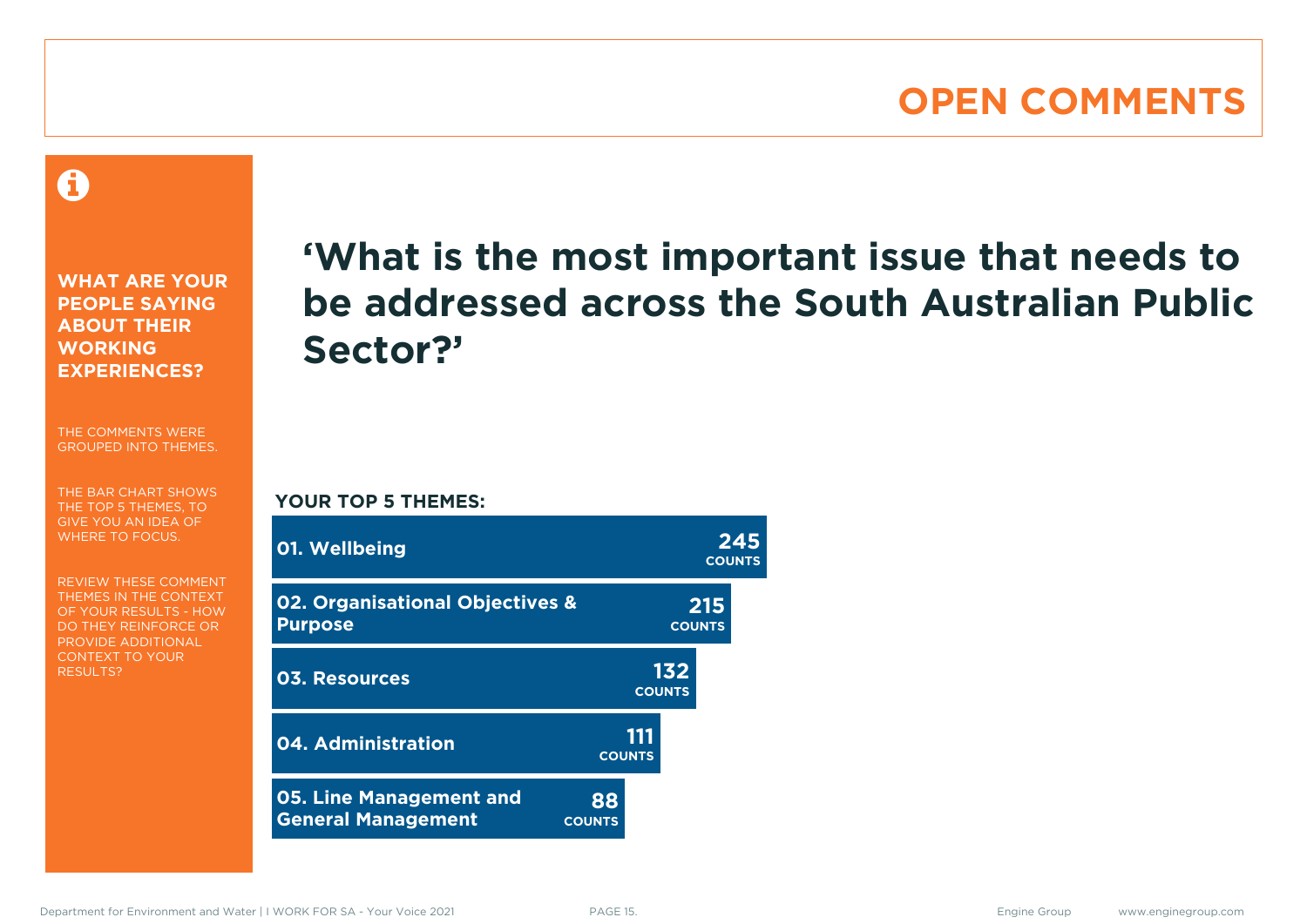# **OTHER QUESTIONS**

Ô

THESE PAGES SHOW ADDITIONAL QUESTIONS THAT WERE ASKED OF ALL PUBLIC SECTOR EMPLOYEES, THAT ARE NOT INCLUDED IN THE SURVEY INDICES SHOWN ON THE PREVIOUS PAGES.

THE RESULTS OUTLINE THE PROPORTION OF COLLEAGUES RESPONDING POSITIVELY (STRONGLY AGREE + AGREE), NEUTRALLY (NEITHER AGREE NOR **NEGATIVELY** (DISAGREE + STRONGLY DISAGREE).

REVIEW THESE QUESTIONS FOR ADDITIONAL CONTEXT AND INSIGHTS THAT MAY WARRANT FURTHER INVESTIGATION OR ACTION.

|                                                                                                                                                                                       |          | <b>RESPONSE SCALE</b> | %<br><b>POSITIVE</b>         | <b>VARIANCE</b><br><b>FROM</b><br>2018<br><b>SURVEY</b> | <b>VARIANCE</b><br><b>FROM SA</b><br><b>PUBLIC</b><br><b>SECTOR</b><br><b>OVERALL</b> | <b>VARIANCE</b><br><b>FROM LARGE</b><br><b>AGENCIES (&gt;</b><br>$1000$ ) |
|---------------------------------------------------------------------------------------------------------------------------------------------------------------------------------------|----------|-----------------------|------------------------------|---------------------------------------------------------|---------------------------------------------------------------------------------------|---------------------------------------------------------------------------|
| Q11m. I am happy to go the 'extra mile' at work when<br>required                                                                                                                      | 40       | 50                    | $\overline{7}$<br><b>90%</b> | $-4$                                                    | $+5$ <sup>O</sup>                                                                     | $+6$ $\odot$                                                              |
| Q13g. My manager takes appropriate action to address<br>underperformance within my workgroup                                                                                          | 20       | 37<br>28              | <b>58%</b><br>10             |                                                         | $+5$ $\odot$                                                                          | $+6$ $\Omega$                                                             |
| Q15d. I feel senior managers in my agency actively<br>engage with employees                                                                                                           | 10<br>34 | 27<br>21              | 43%<br>9                     |                                                         | $-1$                                                                                  | $+1$                                                                      |
| Q16c. When things go wrong, my agency uses this as an<br>opportunity to review, learn, and improve the management of<br>similar risks                                                 | 11<br>40 | 30                    | 51%<br>16                    | $-6$ $\odot$                                            | $-5o$                                                                                 | $-5o$                                                                     |
| Q16d. My agency is committed to creating a diverse workforce<br>(e.g. gender, age, cultural and linguistic background, disability,<br>Aboriginal and Torres Strait Islander, LGBTIQ+) | 21       | 27<br>46              | <b>67%</b>                   | $+5$ $\odot$                                            | $-1$                                                                                  | $-1$                                                                      |
| Q16e. Personal background is not a barrier to success in my<br>agency (e.g. cultural background, age, disability, sexual<br>orientation, gender etc.)                                 | 20       | 24<br>48              | 68%                          | $+3$                                                    | $-1$                                                                                  | $-1$                                                                      |
| Q16h. I am confident in relating my agency's<br>Reconciliation Action Plan to my work                                                                                                 | 11<br>39 | 38                    | <b>50%</b><br>9              |                                                         | $+6$ $\odot$                                                                          | $+7$                                                                      |
| Q16i. I am satisfied with the cultural learning<br>opportunities within my agency                                                                                                     | 16       | 51<br>25              | 68%                          |                                                         | $+11$ <sup>O</sup>                                                                    | $+11$ <sup>O</sup>                                                        |
| Q17c. I feel the level of stress in my job is appropriate                                                                                                                             | 9<br>44  | 22                    | 52%<br>17<br>8               |                                                         | $+9$ $\Omega$                                                                         | $+10$ $\odot$                                                             |

**KEY**

**AT LEAST 5 PERCENTAGE POINTS GREATER THAN COMPARATOR**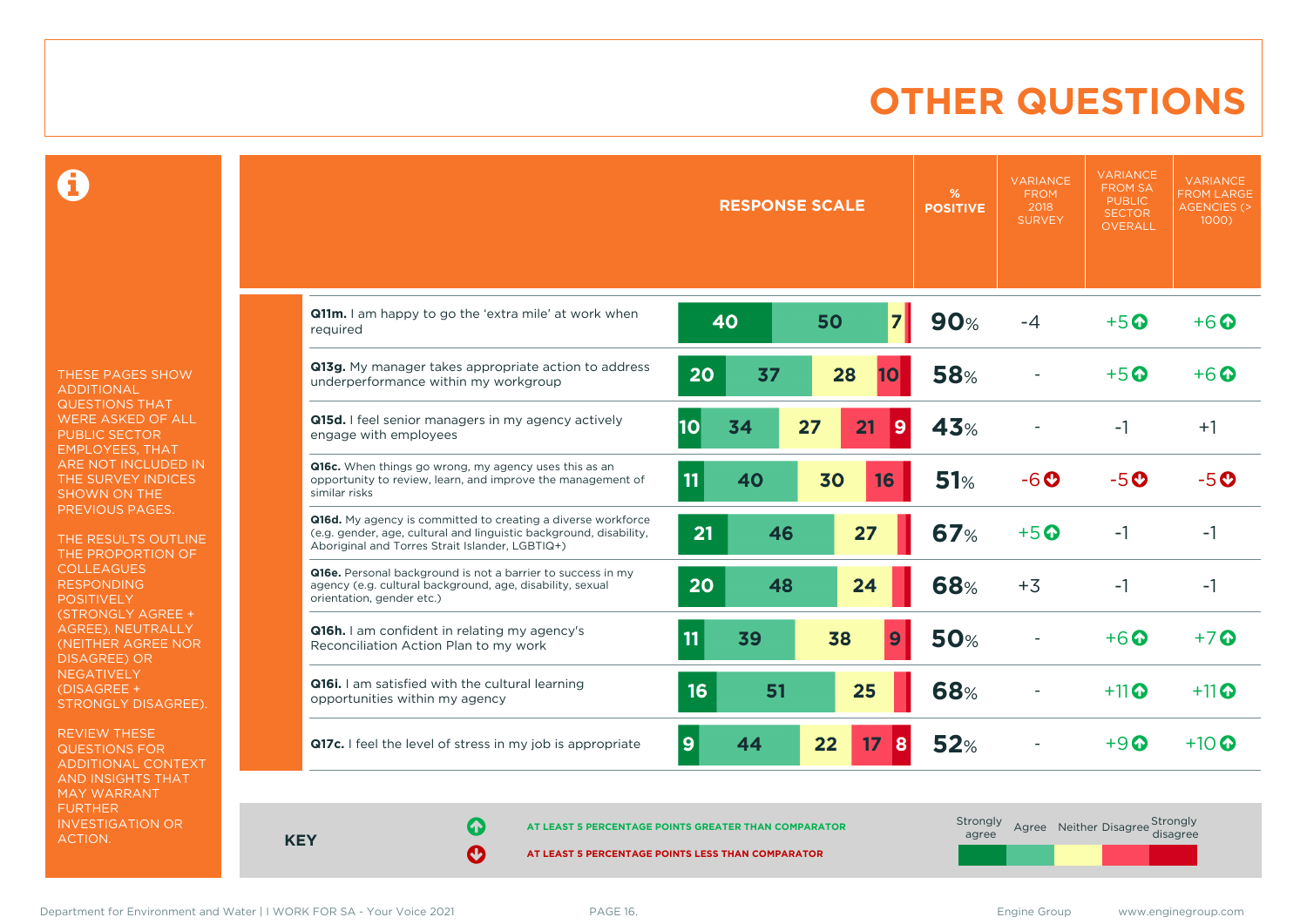# **OTHER QUESTIONS**

 $\mathbf \Omega$ 

THESE PAGES SHOW ADDITIONAL QUESTIONS THAT WERE ASKED OF ALL PUBLIC SECTOR EMPLOYEES, THAT ARE NOT INCLUDED IN THE SURVEY INDICES SHOWN ON THE PREVIOUS PAGES.

THE RESULTS OUTLINE THE PROPORTION OF COLLEAGUES RESPONDING **POSITIVELY** (STRONGLY AGREE + AGREE), NEUTRALLY (NEITHER AGREE NOR DISAGREE) OR NEGATIVELY (DISAGREE + STRONGLY DISAGREE).

REVIEW THESE QUESTIONS FOR ADDITIONAL CONTEXT AND INSIGHTS THAT MAY WARRANT FURTHER INVESTIGATION OR ACTION.

|            | <b>RESPONSE SCALE</b><br><b>POSITIVE</b>                                                                            |                 |                   | <b>VARIANCE</b><br><b>FROM</b><br>2018<br><b>SURVEY</b> | <b>VARIANCE</b><br><b>FROM SA</b><br><b>PUBLIC</b><br><b>SECTOR</b><br><b>OVERALL</b> | <b>VARIANCE</b><br><b>FROM LARGE</b><br><b>AGENCIES (&gt;</b><br>1000) |
|------------|---------------------------------------------------------------------------------------------------------------------|-----------------|-------------------|---------------------------------------------------------|---------------------------------------------------------------------------------------|------------------------------------------------------------------------|
|            | Q17e. I feel comfortable discussing my mental health and<br>18<br>43<br>18<br>wellbeing with my manager             | 14 <sub>7</sub> | 61%               |                                                         | $+8$ <sup><math>\odot</math></sup>                                                    | $+10$ <sup><math>\odot</math></sup>                                    |
|            | 30<br>52<br>Q20a. I feel a connection with the public sector values                                                 | 15              | 82%               |                                                         | $+8$ <sup><math>\odot</math></sup>                                                    | $+9$ $\Omega$                                                          |
|            | Q20b. In my workgroup our everyday actions are guided<br>22<br>47<br>by the Public Sector Values                    | 23              | <b>69%</b>        |                                                         | $+5$ <sup><math>\odot</math></sup>                                                    | $+5$ <sup><math>\odot</math></sup>                                     |
|            | Q28. I believe action will be taken on the results from this<br>30<br>40<br>survey by the sector                    | 18              | 37%               | $+2$                                                    | $+3$                                                                                  | $+5$ <sup>O</sup>                                                      |
|            | Q29. I believe action will be taken on the results from this<br>$\overline{9}$<br>30<br>35<br>survey by my agency   | 19              | <b>39%</b>        |                                                         | $+4$                                                                                  | $+6$ $\odot$                                                           |
|            | <b>RESPONSES</b><br><b>RESPONSE SCALE</b>                                                                           |                 | $\%$              | <b>VARIANCE</b><br><b>FROM</b><br>2018<br><b>SURVEY</b> | <b>VARIANCE</b><br><b>FROM SA</b><br><b>PUBLIC SECTOR</b><br><b>OVERALL</b>           | <b>VARIANCE</b><br><b>FROM</b><br><b>LARGE</b><br>AGENCIES (><br>1000) |
|            | Q14a. I have a current performance and development plan that<br>851<br>sets out my individual objectives            |                 |                   |                                                         |                                                                                       |                                                                        |
| Yes        | 742                                                                                                                 |                 | 87%               | $+1$                                                    | $+8$ <sup><math>\odot</math></sup>                                                    | $+8$ <sup><math>\odot</math></sup>                                     |
| No         | 109                                                                                                                 |                 | 13%               | $-1$                                                    | $-8$ $O$                                                                              | $-8o$                                                                  |
| <b>KEY</b> | Q<br>AT LEAST 5 PERCENTAGE POINTS GREATER THAN COMPARATOR<br>Ø<br>AT LEAST 5 PERCENTAGE POINTS LESS THAN COMPARATOR |                 | Strongly<br>agree |                                                         | Agree Neither Disagree Strongly                                                       | disagree                                                               |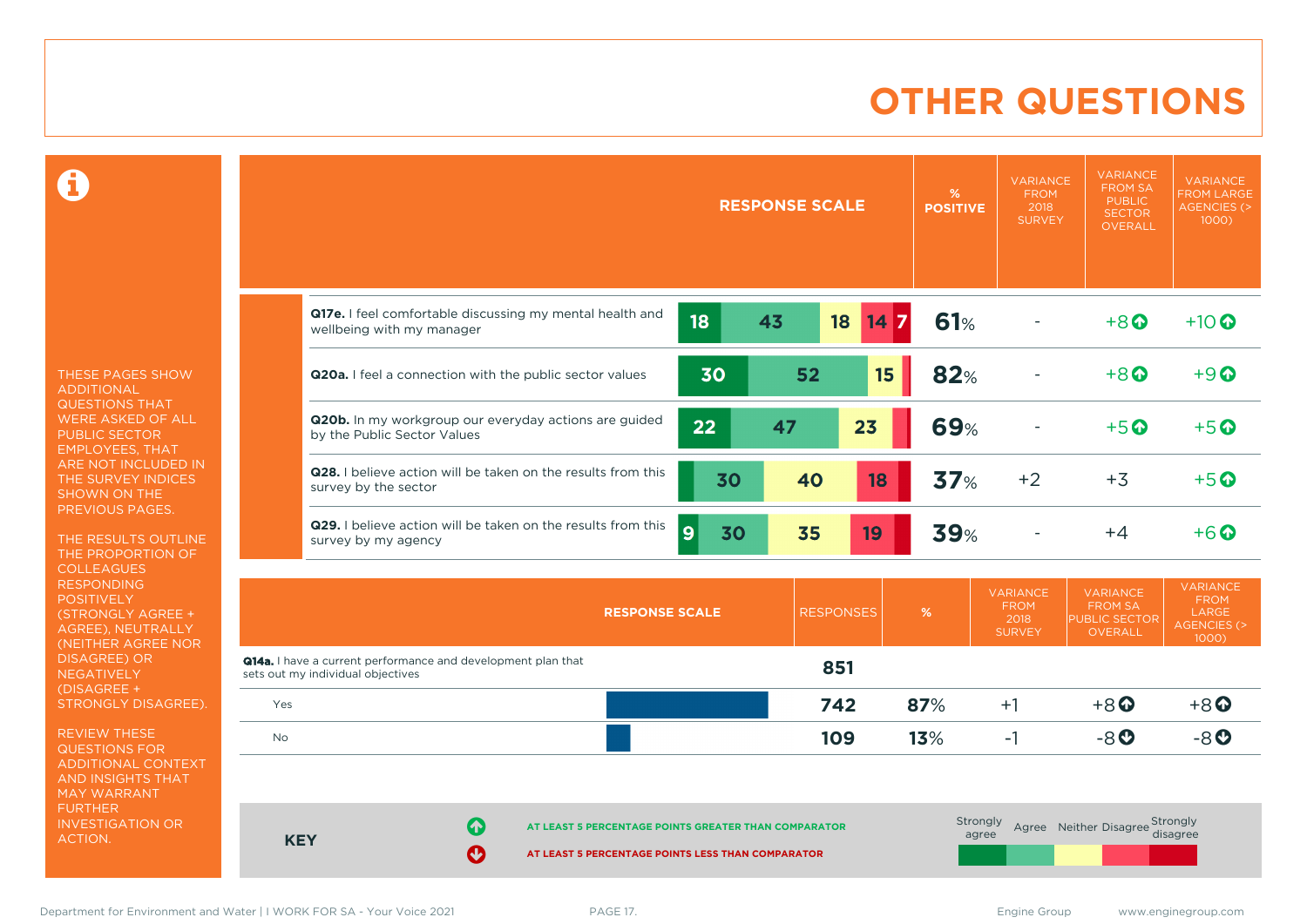### **COVID-19**

 $\mathbf \Omega$ 

THE 2021 SURVEY ASKED QUESTIONS ABOUT HOW **EFFECTIVELY** AGENCIES MANAGED THE CHANGES REQUIRED AS A RESULT OF COVID-19.

REVIEW THE RESULTS AND IDENTIFY SPECIFIC AREAS OF ACTION THAT MAY BE REQUIRED AS A RESULT - WHAT DO YOU NEED TO FOCUS ON FOR IMPROVEMENT?

REFLECT ON THIS INFORMATION TO UNDERSTAND HOW EMPLOYEES FEEL YOUR AGENCY WAS ABLE TO RAPIDLY ADAPT TO THE COVID-19 SITUATION. THIS CAN BE USED TO INFORM FUTURE ACTIONS REQUIRED WHEN OUR EXTERNAL **CIRCUMSTANCES** CHANGE.

|           |                                                                                                                                                                                                        | <b>RESPONSE SCALE</b> |                  |    | $\%$<br><b>POSITIVE</b> | <b>VARIANCE</b><br><b>FROM</b><br>2018<br><b>SURVEY</b> | <b>VARIANCE</b><br><b>FROM SA</b><br><b>PUBLIC</b><br><b>SECTOR</b><br><b>OVERALL</b> | <b>VARIANCE</b><br><b>FROM LARGE</b><br><b>AGENCIES (&gt;</b><br>1000        |
|-----------|--------------------------------------------------------------------------------------------------------------------------------------------------------------------------------------------------------|-----------------------|------------------|----|-------------------------|---------------------------------------------------------|---------------------------------------------------------------------------------------|------------------------------------------------------------------------------|
|           |                                                                                                                                                                                                        |                       |                  |    |                         |                                                         |                                                                                       |                                                                              |
|           | Q18a. I believe my agency provided sufficient resources and<br>arrangements to help me feel safe (e.g. physical distancing<br>measures, working from home arrangements, face masks, hand<br>sanitiser) | 42                    | 44               | 9  | 87%                     |                                                         | $+10$ <sup>O</sup>                                                                    | $+11$                                                                        |
|           | Q18b. My manager provided me with sufficient direction<br>about my priorities                                                                                                                          | 30                    | 52               | 12 | 82%                     |                                                         | $+10$ $\odot$                                                                         | $+11$                                                                        |
|           | <b>Q18c.</b> I was satisfied with the communications I received<br>from senior managers about changes impacting my work                                                                                | 26                    | 48               | 16 | 74%                     |                                                         | $+8$ <sup><math>\odot</math></sup>                                                    | $+10$ $\odot$                                                                |
|           | Q18d. During this time, I felt that my manager cared about my<br>wellbeing (if you have more than one manager, consider the<br>manager who you report to most frequently)                              | 35                    | 47               | 13 | 81%                     |                                                         | $+11$ <sup>O</sup>                                                                    | $+12$ <sup><math>\odot</math></sup>                                          |
|           | Q18e. I felt that my workgroup went the extra mile to<br>support each other                                                                                                                            | 37                    | 40               | 17 | 77%                     |                                                         | $+2$                                                                                  | $+3$                                                                         |
|           | <b>RESPONSE SCALE</b>                                                                                                                                                                                  |                       | <b>RESPONSES</b> |    | %                       | <b>VARIANCE</b><br><b>FROM</b><br>2018<br><b>SURVEY</b> | <b>VARIANCE</b><br><b>FROM SA</b><br><b>PUBLIC SECTOR</b><br><b>OVERALL</b>           | <b>VARIANCE</b><br><b>FROM</b><br>LARGE<br><b>AGENCIES (&gt;</b><br>$1000$ ) |
|           | <b>Q18f.</b> Were you mobilised to another agency or another role<br>within your agency because of COVID-19 requirements?                                                                              |                       | 899              |    |                         |                                                         |                                                                                       |                                                                              |
| Yes       |                                                                                                                                                                                                        |                       | 25               |    | 3%                      |                                                         | $-6o$                                                                                 | $-6o$                                                                        |
| <b>No</b> |                                                                                                                                                                                                        |                       | 861              |    | 96%                     | $\overline{\phantom{0}}$                                | $+7$ $\odot$                                                                          | $+8$ <sup><math>\odot</math></sup>                                           |
| Not sure  |                                                                                                                                                                                                        |                       | 1 <sub>3</sub>   |    | 1%                      | $\overline{a}$                                          | $-1$                                                                                  | $-1$                                                                         |
|           | Œ<br>AT LEAST 5 PERCENTAGE POINTS GREATER THAN COMPARATOR<br><b>KEY</b><br>Ø<br>AT LEAST 5 PERCENTAGE POINTS LESS THAN COMPARATOR                                                                      |                       |                  |    |                         | Strongly<br>agree                                       | Agree Neither Disagree Strongly                                                       | disagree                                                                     |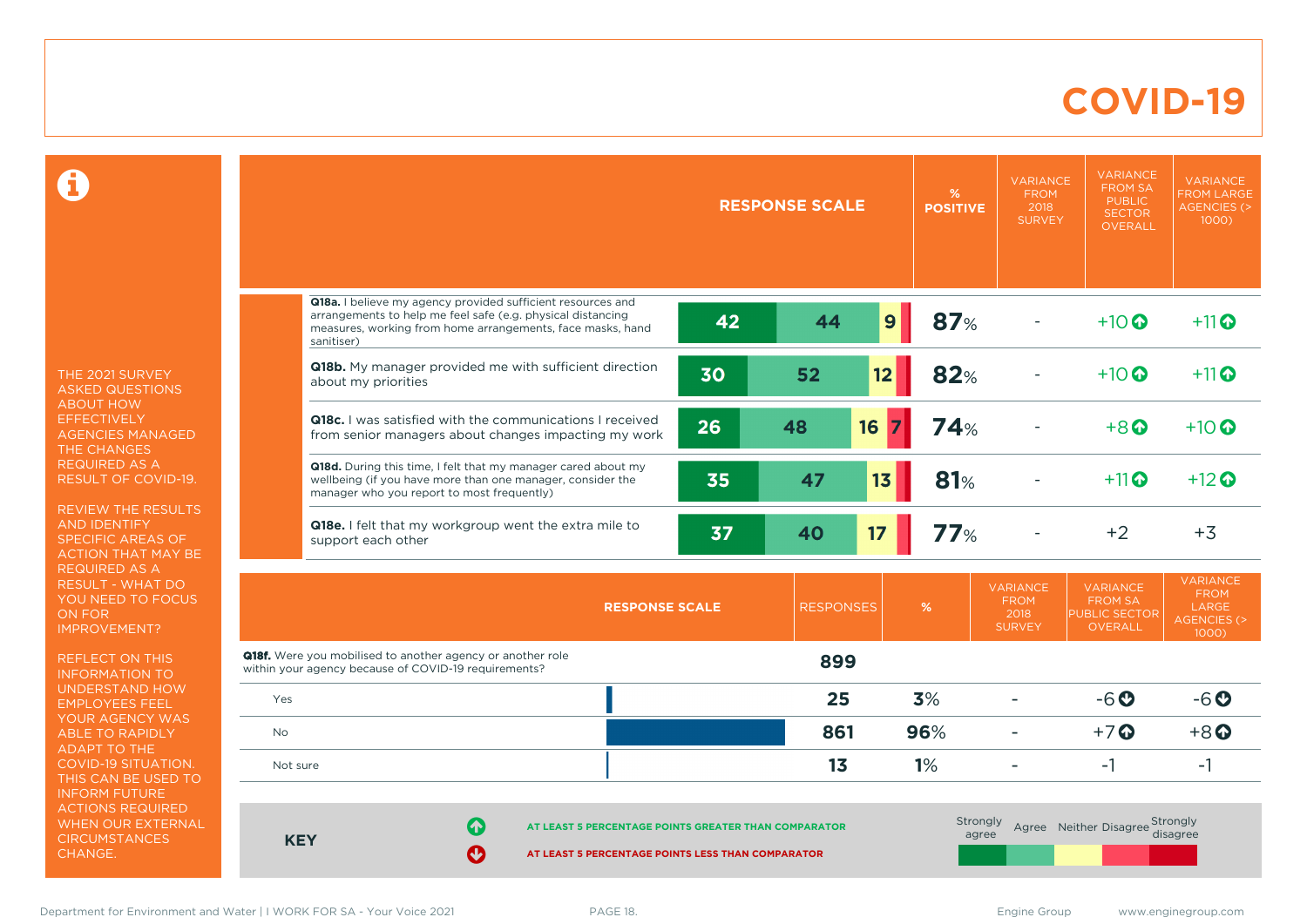0

THESE QUESTIONS GIVE YOU VALUABLE INSIGHT INTO THE REASONS YOUR EMPLOYEES JOINED THE PUBLIC SECTOR, AND THEIR REASONS FOR WANTING TO STAY OR LEAVE.

WHAT DOES THIS TELL YOU ABOUT YOUR CURRENT EMPLOYEE VALUE PROPOSITION?

IS THERE ROOM FOR IMPROVEMENT?

|                                                                                                       | <b>RESPONSE SCALE</b> | <b>RESPONSES</b> | %   | <b>VARIANCE</b><br><b>FROM</b><br>2018<br><b>SURVEY</b> | <b>VARIANCE</b><br><b>FROM SA</b><br><b>PUBLIC SECTOR</b><br>OVERALL | <b>VARIANCE</b><br><b>FROM</b><br>LARGE<br><b>AGENCIES (&gt;</b><br>$1000$ ) |
|-------------------------------------------------------------------------------------------------------|-----------------------|------------------|-----|---------------------------------------------------------|----------------------------------------------------------------------|------------------------------------------------------------------------------|
| <b>Q21.</b> Which of the following describes why you joined the public<br>sector? [Multiple Response] |                       | 2782             |     |                                                         |                                                                      |                                                                              |
| Type of work offered                                                                                  |                       | 627              | 23% | $+23$ <sup>O</sup>                                      | $+2$                                                                 | $+2$                                                                         |
| Job security and stability                                                                            |                       | 444              | 16% | $-4$                                                    | $-4$                                                                 | $-4$                                                                         |
| Service to the general public                                                                         |                       | 349              | 13% | $+13$ <sup>O</sup>                                      | $-3$                                                                 | $-3$                                                                         |
| T The work aligned with my job skills/experience                                                      |                       | 614              | 22% | $+11$ <sup>O</sup>                                      | $+2$                                                                 | $+3$                                                                         |
| The department I work for                                                                             |                       | 244              | 9%  | $-3$                                                    | $+2$                                                                 | $+2$                                                                         |
| Geographical location                                                                                 |                       | 199              | 7%  | $-13$ <sup>O</sup>                                      | $\circ$                                                              | $\circ$                                                                      |
| Remuneration                                                                                          |                       | 119              | 4%  | $-4$                                                    | $-1$                                                                 | $-1$                                                                         |
| Workplace culture                                                                                     |                       | 129              | 5%  | $+1$                                                    | $\circ$                                                              | $+1$                                                                         |
| Other                                                                                                 |                       | 57               | 2%  | $\circ$                                                 | $+1$                                                                 | $+1$                                                                         |
| Q22. Which of the following statements best reflect your<br>working life intentions?                  |                       | 875              |     |                                                         |                                                                      |                                                                              |
| I want to stay in my agency long-term                                                                 |                       | 737              | 84% |                                                         | $+8$ <sup>O</sup>                                                    | $+7$ <sup>O</sup>                                                            |
| I want to leave my agency but stay in the public sector                                               |                       | 75               | 9%  |                                                         | $-8o$                                                                | $-7o$                                                                        |
| I want to leave the public sector                                                                     |                       | 63               | 7%  |                                                         | $\circ$                                                              | $\circ$                                                                      |

**KEY** 

**TEXT CHANGE SINCE 2018 SURVEY**

**AT LEAST 5 PERCENTAGE POINTS GREATER THAN COMPARATOR**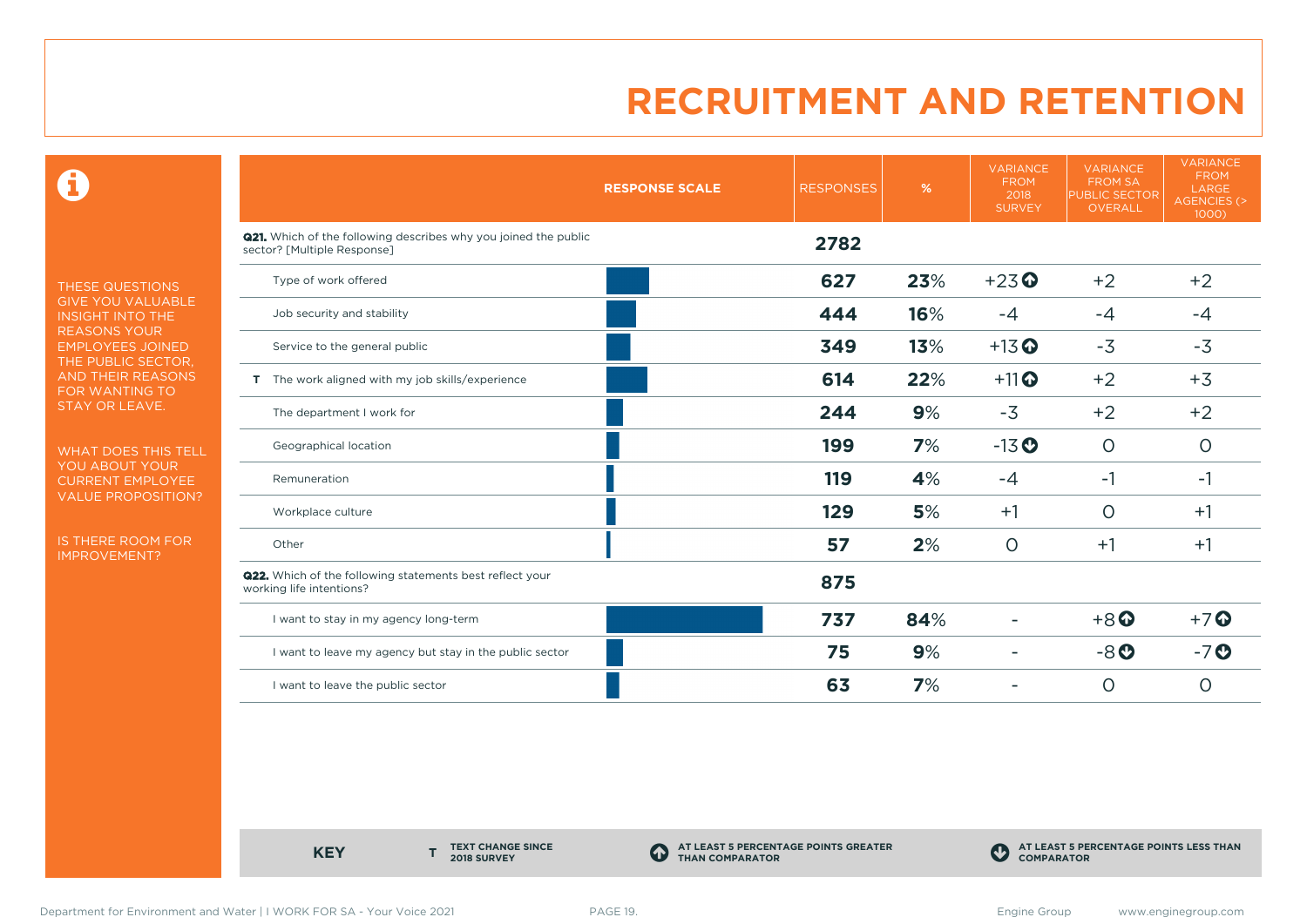$\mathbf \Theta$ 

THESE QUESTIONS GIVE YOU VALUABLE INSIGHT INTO THE REASONS YOUR EMPLOYEES JOINED THE PUBLIC SECTOR, AND THEIR REASONS FOR WANTING TO STAY OR LEAVE.

WHAT DOES THIS TELL YOU ABOUT YOUR CURRENT EMPLOYEE VALUE PROPOSITION?

IS THERE ROOM FOR IMPROVEMENT?

|                                                                                                 | <b>RESPONSE SCALE</b> | <b>RESPONSES</b> | %   | <b>VARIANCE</b><br><b>FROM</b><br>2018<br><b>SURVEY</b> | <b>VARIANCE</b><br><b>FROM SA</b><br><b>PUBLIC SECTOR</b><br><b>OVERALL</b> | <b>VARIANCE</b><br><b>FROM</b><br>LARGE<br>AGENCIES (><br>1000) |
|-------------------------------------------------------------------------------------------------|-----------------------|------------------|-----|---------------------------------------------------------|-----------------------------------------------------------------------------|-----------------------------------------------------------------|
| Q23a. Which of the following describes your reasons for<br>wanting to stay? [Multiple Response] |                       | 3864             |     |                                                         |                                                                             |                                                                 |
| Long term career progression                                                                    |                       | 218              | 6%  |                                                         | $-2$                                                                        | $-2$                                                            |
| Type of work offered                                                                            |                       | 534              | 14% |                                                         | $+1$                                                                        | $+1$                                                            |
| <b>Employment conditions</b>                                                                    |                       | 413              | 11% | ۰                                                       | $+1$                                                                        | $+1$                                                            |
| Job security and stability                                                                      |                       | 424              | 11% |                                                         | $-3$                                                                        | $-3$                                                            |
| Service to the general public                                                                   |                       | 341              | 9%  |                                                         | $-1$                                                                        | $-2$                                                            |
| The work aligns with my job skills/experience                                                   |                       | 537              | 14% |                                                         | $+1$                                                                        | $+1$                                                            |
| The department I work for                                                                       |                       | 331              | 9%  |                                                         | $+2$                                                                        | $+2$                                                            |
| Geographical location                                                                           |                       | 211              | 5%  |                                                         | $\circ$                                                                     | $\circ$                                                         |
| Remuneration                                                                                    |                       | 137              | 4%  |                                                         | $-1$                                                                        | $-1$                                                            |
| Workplace culture                                                                               |                       | 244              | 6%  | -                                                       | $+1$                                                                        | $+1$                                                            |
| Confidence in immediate manager                                                                 |                       | 305              | 8%  |                                                         | $+1$                                                                        | $+1$                                                            |
| Confidence in senior management                                                                 |                       | 123              | 3%  |                                                         | $\circ$                                                                     | $\circ$                                                         |
| Other                                                                                           |                       | 46               | 1%  |                                                         | $\circ$                                                                     | $\circ$                                                         |

**KEY C** 

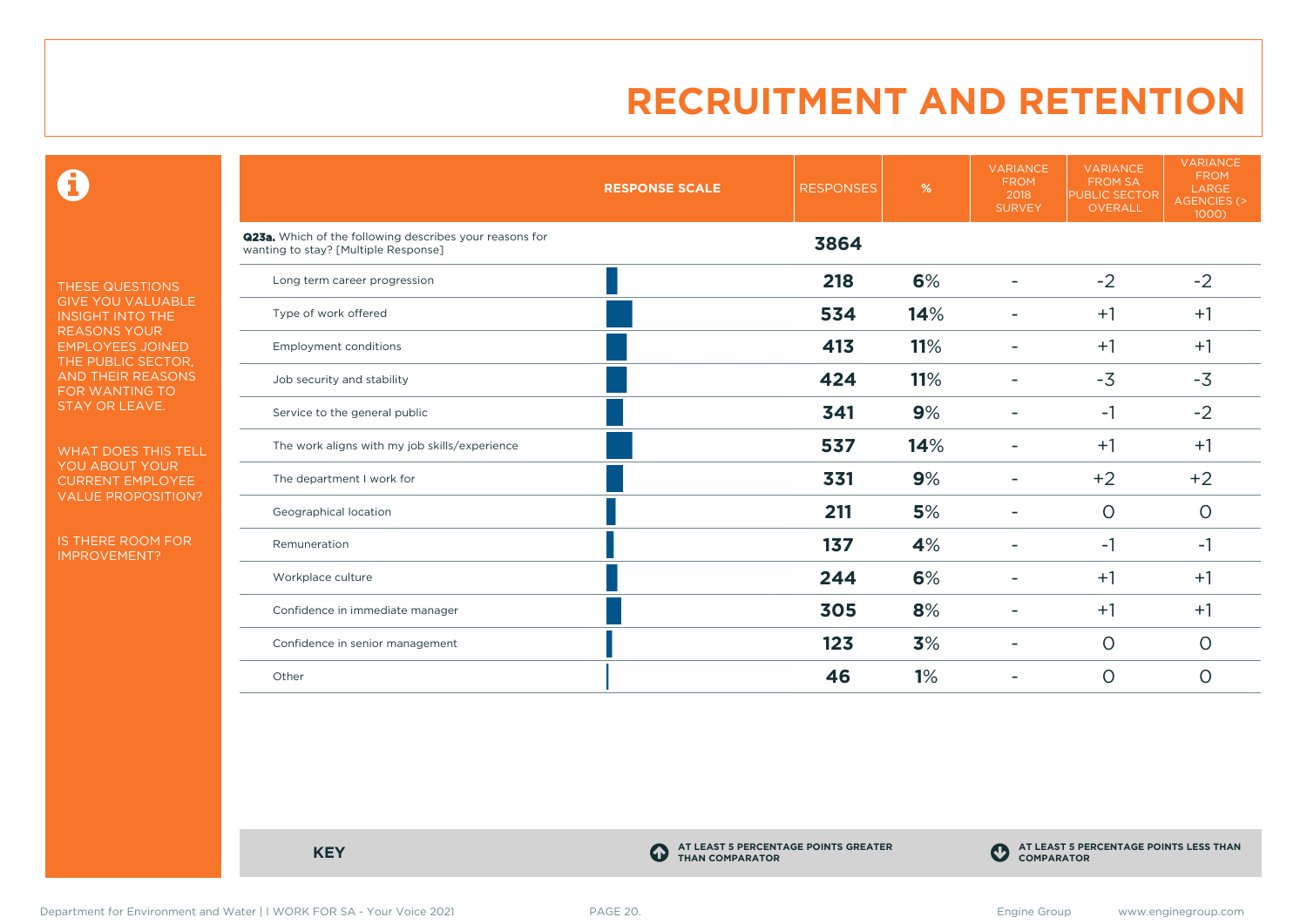$\mathbf \Theta$ 

THESE QUESTIONS GIVE YOU VALUABLE INSIGHT INTO THE REASONS YOUR EMPLOYEES JOINED THE PUBLIC SECTOR, AND THEIR REASONS FOR WANTING TO STAY OR LEAVE.

WHAT DOES THIS TELL YOU ABOUT YOUR CURRENT EMPLOYEE VALUE PROPOSITION?

IS THERE ROOM FOR IMPROVEMENT?

|                                                                                 | <b>RESPONSE SCALE</b> | <b>RESPONSES</b> | $\frac{9}{6}$ | <b>VARIANCE</b><br><b>FROM</b><br>2018<br><b>SURVEY</b> | <b>VARIANCE</b><br><b>FROM SA</b><br><b>PUBLIC SECTOR</b><br>OVERALL | <b>VARIANCE</b><br><b>FROM</b><br><b>LARGE</b><br>AGENCIES (><br>1000) |
|---------------------------------------------------------------------------------|-----------------------|------------------|---------------|---------------------------------------------------------|----------------------------------------------------------------------|------------------------------------------------------------------------|
| <b>Q23b.</b> Which of the following best describes when you intend to<br>leave? |                       | 137              |               |                                                         |                                                                      |                                                                        |
| I want to leave within 12 months                                                |                       | 40               | 29%           | $\overline{\phantom{0}}$                                | $-10$                                                                | $-9O$                                                                  |
| I want to leave within 1-2 years                                                |                       | 32               | 23%           | ۰                                                       | $-3$                                                                 | $-3$                                                                   |
| I want to leave within 2-5 years                                                |                       | 44               | 32%           | $\overline{\phantom{a}}$                                | $+9$ <sup><math>\odot</math></sup>                                   | $+8$ <sup>O</sup>                                                      |
| I want to leave within 5+ years                                                 |                       | 21               | 15%           |                                                         | $+5$ <sup>O</sup>                                                    | $+5$ $\odot$                                                           |

**KEY C** 

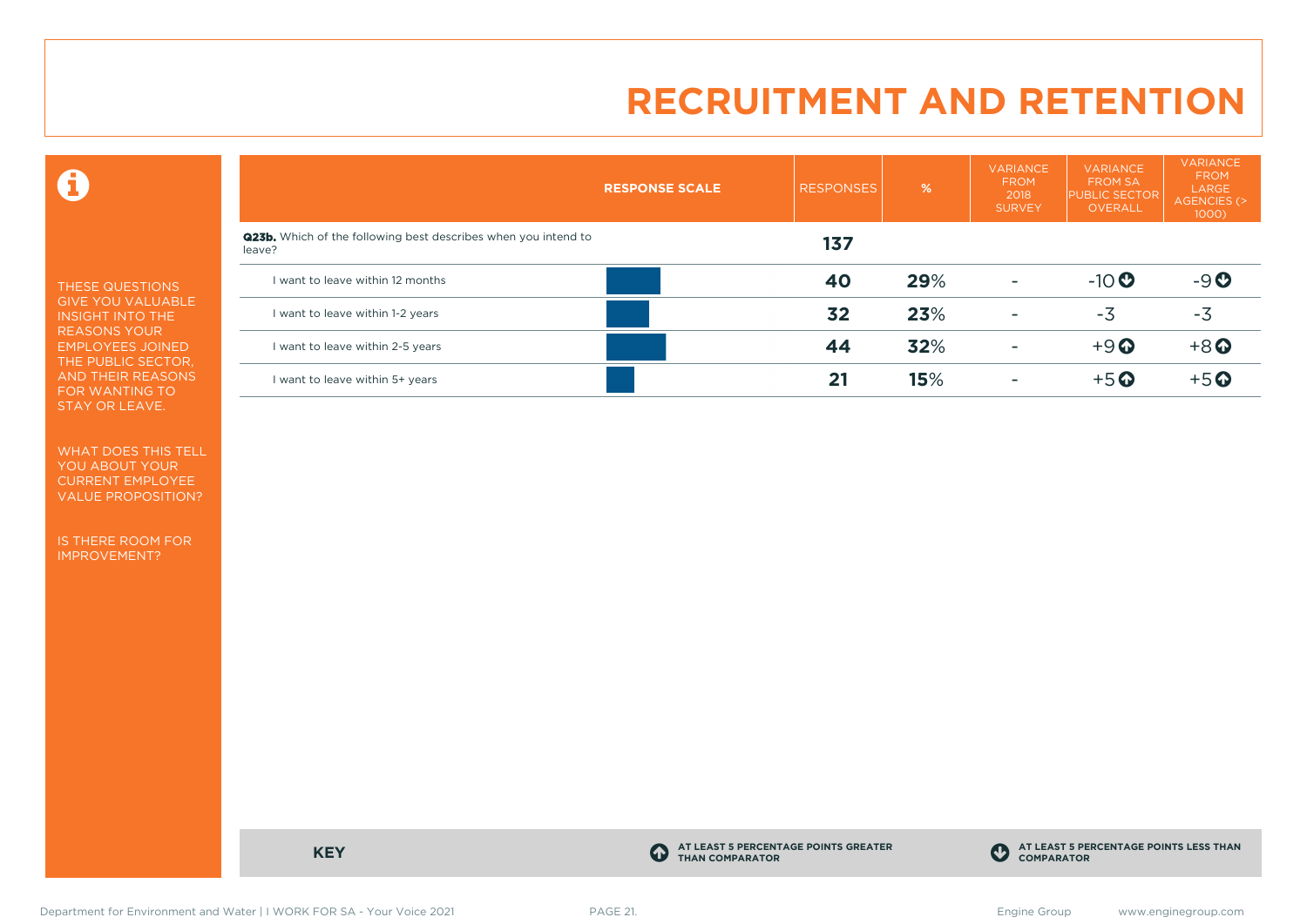0

THESE QUESTIONS GIVE YOU VALUABLE INSIGHT INTO THE REASONS YOUR EMPLOYEES JOINED THE PUBLIC SECTOR, AND THEIR REASONS FOR WANTING TO STAY OR LEAVE.

WHAT DOES THIS TELL YOU ABOUT YOUR CURRENT EMPLOYEE VALUE PROPOSITION?

IS THERE ROOM FOR IMPROVEMENT?

|                                                                                                 | <b>RESPONSE SCALE</b> | <b>RESPONSES</b> | %   | <b>VARIANCE</b><br><b>FROM</b><br>2018<br><b>SURVEY</b> | <b>VARIANCE</b><br><b>FROM SA</b><br><b>PUBLIC SECTOR</b><br><b>OVERALL</b> | <b>VARIANCE</b><br><b>FROM</b><br>LARGE<br>AGENCIES (><br>1000) |
|-------------------------------------------------------------------------------------------------|-----------------------|------------------|-----|---------------------------------------------------------|-----------------------------------------------------------------------------|-----------------------------------------------------------------|
| Q23c. Which of the following describe your reasons for wanting<br>to leave? [Multiple Response] |                       | 513              |     |                                                         |                                                                             |                                                                 |
| T There is a lack of future career opportunities                                                |                       | 72               | 14% | $-11$                                                   | $+3$                                                                        | $+3$                                                            |
| I want to try a different type of work or I am seeking a<br>career change                       |                       | 37               | 7%  | $-5o$                                                   | $\circ$                                                                     | O                                                               |
| I am not fulfilled by the role I am in                                                          |                       | 54               | 11% | $+11$ <sup>O</sup>                                      | $+1$                                                                        | $+1$                                                            |
| T My expectations have not been met                                                             |                       | 33               | 6%  | $-6o$                                                   | $+1$                                                                        | $+1$                                                            |
| I am pursuing the next phase in my life/career journey                                          |                       | 49               | 10% | $+10$ <sup>O</sup>                                      | $+1$                                                                        | $+1$                                                            |
| My workload is not manageable                                                                   |                       | 26               | 5%  | $+5$ <sup>O</sup>                                       | $-1$                                                                        | $-2$                                                            |
| I am not satisfied with my employment conditions                                                |                       | 20               | 4%  | $+4$                                                    | $-2$                                                                        | $-2$                                                            |
| The work does not fully utilise my skills and abilities                                         |                       | 51               | 10% | $+10$ <sup>O</sup>                                      | $+2$                                                                        | $+2$                                                            |
| I do not like the workplace culture                                                             |                       | 49               | 10% | $\Omega$                                                | $\Omega$                                                                    | O                                                               |
| There is a lack of job security                                                                 |                       | 19               | 4%  | $+4$                                                    | $+1$                                                                        | $+1$                                                            |
| I lack confidence in senior managers                                                            |                       | 44               | 9%  | $+9$ <sup><math>\odot</math></sup>                      | $-1$                                                                        | -1                                                              |
| I am not satisfied with my current manager                                                      |                       | 20               | 4%  | $+4$                                                    | $-2$                                                                        | $-2$                                                            |
| Experiences of bullying, harassment or discrimination                                           |                       | 1 <sub>3</sub>   | 3%  | $+3$                                                    | $-4$                                                                        | $-4$                                                            |
| Other                                                                                           |                       | 26               | 5%  | $+5$ <sup>O</sup>                                       | $+1$                                                                        | $+1$                                                            |

**KEY** 

**TEXT CHANGE SINCE 2018 SURVEY**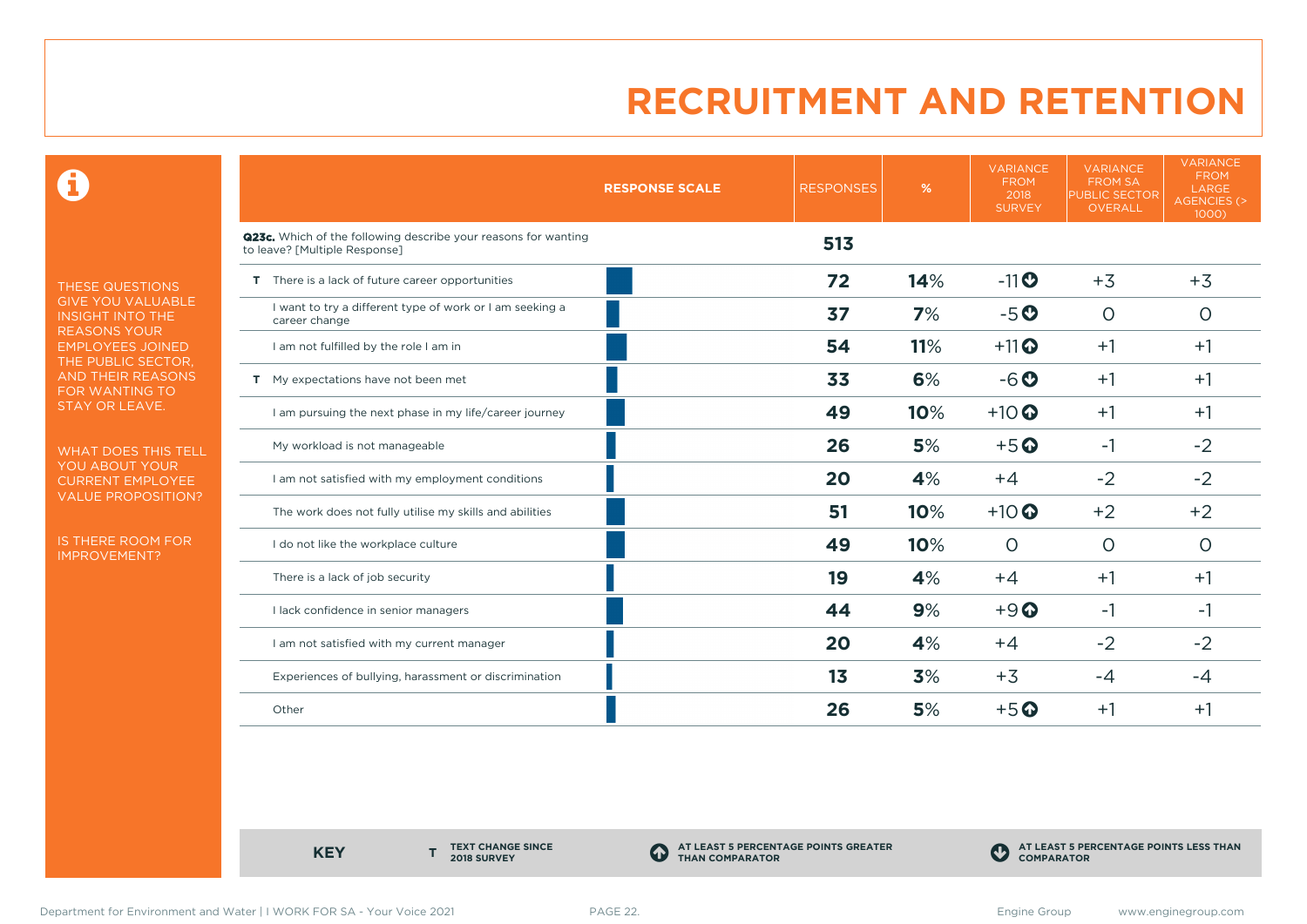$\mathbf \Omega$ 

THESE RESULTS GIVE YOU INSIGHT INTO THE EXTENT TO WHICH BULLYING AND HARASSMENT HAVE BEEN EXPERIENCED OR OBSERVED IN YOUR AGENCY / TEAM.

WHAT ACTION DO YOU NEED TO TAKE IN RESPONSE TO THESE RESULTS?

|                                                                                                                                                 | <b>RESPONSE SCALE</b> | <b>RESPONSES</b> | %   | <b>VARIANCE</b><br><b>FROM</b><br>2018<br><b>SURVEY</b> | <b>VARIANCE</b><br><b>FROM SA</b><br><b>PUBLIC SECTOR</b><br>OVERALL | <b>VARIANCE</b><br><b>FROM</b><br>LARGE<br><b>AGENCIES (&gt;</b><br>1000) |
|-------------------------------------------------------------------------------------------------------------------------------------------------|-----------------------|------------------|-----|---------------------------------------------------------|----------------------------------------------------------------------|---------------------------------------------------------------------------|
| <b>Q24.</b> During the last 12 months, have you witnessed harassment<br>(including sexual harassment) or bullying in your current<br>workplace? |                       | 890              |     |                                                         |                                                                      |                                                                           |
| Yes                                                                                                                                             |                       | 158              | 18% | $-10$                                                   | $-11$ <sup>O</sup>                                                   | $-12$ <sup>O</sup>                                                        |
| <b>No</b>                                                                                                                                       |                       | 659              | 74% | $+11$ <sup>O</sup>                                      | $+12$ <sup>O</sup>                                                   | $+13$ <sup>O</sup>                                                        |
| Not sure                                                                                                                                        |                       | 73               | 8%  | $-1$                                                    | $-1$                                                                 | $-1$                                                                      |
| <b>Q24a.</b> What did you do in response to the bullying and<br>harassment you witnessed? [Multiple Response]                                   |                       | 312              |     |                                                         |                                                                      |                                                                           |
| Submitted a report through the agency's formal WHS<br>system                                                                                    |                       | $\overline{2}$   | 1%  | $\overline{\phantom{a}}$                                | $-3$                                                                 | $-3$                                                                      |
| Approached the person and asked them to stop                                                                                                    |                       | 25               | 8%  | ۰                                                       | $-3$                                                                 | $-3$                                                                      |
| Approached the victim and offered support                                                                                                       |                       | 66               | 21% | ÷                                                       | $-2$                                                                 | $-2$                                                                      |
| Took leave                                                                                                                                      |                       | 12               | 4%  | $\overline{\phantom{0}}$                                | $-1$                                                                 | $-1$                                                                      |
| Left the role/team/agency                                                                                                                       |                       | 6                | 2%  |                                                         | $\circ$                                                              | $\circ$                                                                   |
| Sought support from a colleague                                                                                                                 |                       | 51               | 16% | ÷                                                       | $+1$                                                                 | $+1$                                                                      |
| Sought support from a manager                                                                                                                   |                       | 60               | 19% | ۰                                                       | $+3$                                                                 | $+3$                                                                      |
| Accessed counselling through the agency's Employee<br>Assistance Program                                                                        |                       | 20               | 6%  | Ξ.                                                      | $+2$                                                                 | $+2$                                                                      |
| Accessed professional help                                                                                                                      |                       | 16               | 5%  | ۰                                                       | $+1$                                                                 | $+1$                                                                      |
| Lodged a grievance or complaint                                                                                                                 |                       | 4                | 1%  | ۰                                                       | $-3$                                                                 | $-3$                                                                      |
| Nothing                                                                                                                                         |                       | 30               | 10% | ۳                                                       | $+4$                                                                 | $+4$                                                                      |
| Other                                                                                                                                           |                       | 20               | 6%  | Ξ.                                                      | $+2$                                                                 | $+2$                                                                      |

**KEY C**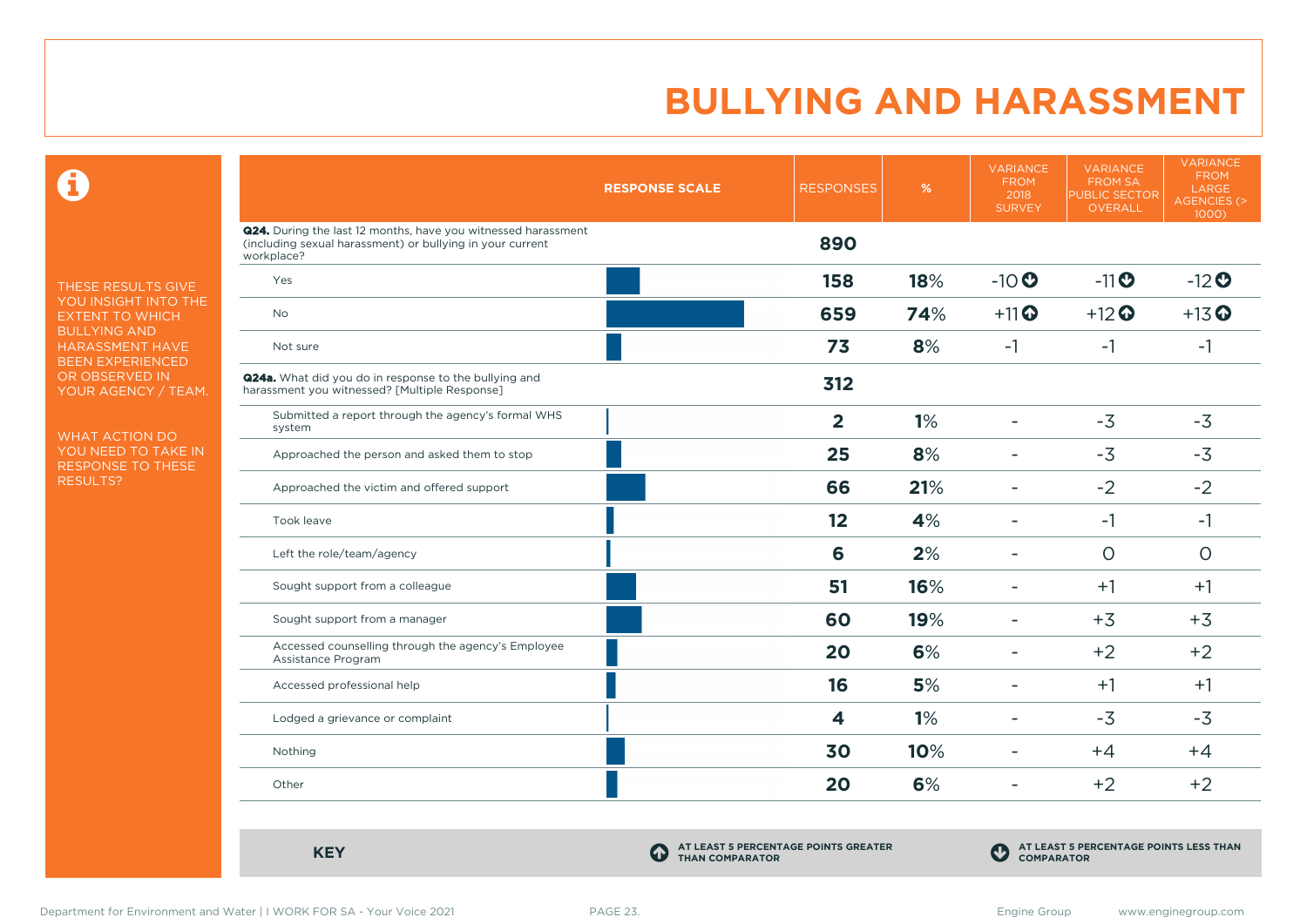$\mathbf \Theta$ 

THESE RESULTS GIVE YOU INSIGHT INTO THE EXTENT TO WHICH BULLYING AND HARASSMENT HAVE BEEN EXPERIENCED OR OBSERVED IN YOUR AGENCY / TEAM.

WHAT ACTION DO YOU NEED TO TAKE IN RESPONSE TO THESE RESULTS?

|                                                                                                                                                         | <b>RESPONSE SCALE</b> | <b>RESPONSES</b> | %   | <b>VARIANCE</b><br><b>FROM</b><br>2018<br><b>SURVEY</b> | <b>VARIANCE</b><br><b>FROM SA</b><br><b>PUBLIC SECTOR</b><br><b>OVERALL</b> | <b>VARIANCE</b><br><b>FROM</b><br>LARGE<br>AGENCIES (><br>1000) |
|---------------------------------------------------------------------------------------------------------------------------------------------------------|-----------------------|------------------|-----|---------------------------------------------------------|-----------------------------------------------------------------------------|-----------------------------------------------------------------|
| <b>Q25.</b> During the last 12 months, have you been subjected to<br>harassment (including sexual harassment) or bullying in your<br>current workplace? |                       | 887              |     |                                                         |                                                                             |                                                                 |
| Yes                                                                                                                                                     |                       | 97               | 11% | $-2$                                                    | $-7o$                                                                       | $-7o$                                                           |
| <b>No</b>                                                                                                                                               |                       | 728              | 82% | $+2$                                                    | $+6$ <sup>O</sup>                                                           | $+7$ $\odot$                                                    |
| Not sure                                                                                                                                                |                       | 62               | 7%  | $\circ$                                                 | $+1$                                                                        | $+1$                                                            |
| <b>Q25a.</b> What type of harassment or bullying did you experience?<br>[Multiple Response]                                                             |                       | 182              |     |                                                         |                                                                             |                                                                 |
| Physical behaviour (e.g. assault, aggressive body<br>T<br>language)                                                                                     |                       | 14               | 8%  | $+5$ <sup>O</sup>                                       | $\circ$                                                                     | $\circ$                                                         |
| Sexual harassment                                                                                                                                       |                       | 5                | 3%  | $\circ$                                                 | $\circ$                                                                     | O                                                               |
| Cyberbullying (e.g. harassment via IT or the spreading of<br>gossip/materials intended to defame or humiliate)                                          |                       | 7                | 4%  | $-1$                                                    | $\circ$                                                                     | O                                                               |
| Verbal abuse (e.g. offensive language, derogatory<br>remarks, threats, shouting or screaming)                                                           |                       | 46               | 25% | $-2$                                                    | $-3$                                                                        | $-3$                                                            |
| 'Initiations' or pranks                                                                                                                                 |                       | 6                | 3%  | $+1$                                                    | $+1$                                                                        | $+1$                                                            |
| Interference with your personal property or work<br>equipment                                                                                           |                       | 4                | 2%  | $-3$                                                    | $-2$                                                                        | $-2$                                                            |
| Interference with work tasks (i.e. withholding needed<br>information, undermining or sabotage)                                                          |                       | 47               | 26% | $-5o$                                                   | $+2$                                                                        | $+2$                                                            |
| Inappropriate and unfair application of work policies or<br>rules (e.g. perf mgmt, access to leave, access to L&D)                                      |                       | 34               | 19% | $+3$                                                    | $+1$                                                                        | $+1$                                                            |
| Other                                                                                                                                                   |                       | 19               | 10% | $+2$                                                    | $+1$                                                                        | $+1$                                                            |

**KEY** 

**TEXT CHANGE SINCE 2018 SURVEY**

**AT LEAST 5 PERCENTAGE POINTS GREATER THAN COMPARATOR**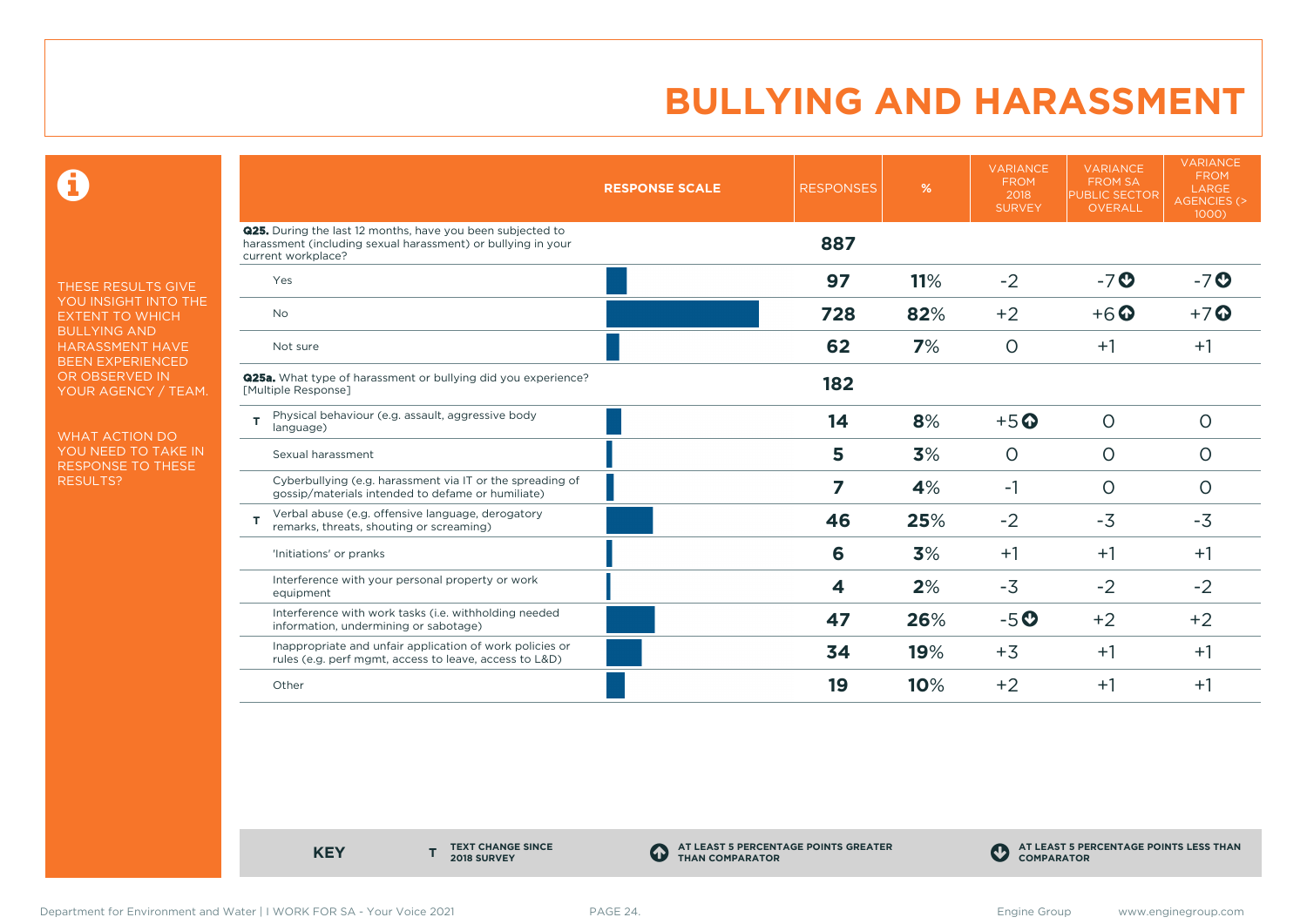$\mathbf \Theta$ 

THESE RESULTS GIVE YOU INSIGHT INTO THE EXTENT TO WHICH BULLYING AND HARASSMENT HAVE BEEN EXPERIENCED OR OBSERVED IN YOUR AGENCY / TEAM.

WHAT ACTION DO YOU NEED TO TAKE IN RESPONSE TO THESE RESULTS?

|                                                                                         | <b>RESPONSE SCALE</b> | <b>RESPONSES</b> | %   | <b>VARIANCE</b><br><b>FROM</b><br>2018<br><b>SURVEY</b> | <b>VARIANCE</b><br><b>FROM SA</b><br><b>PUBLIC SECTOR</b><br><b>OVERALL</b> | <b>VARIANCE</b><br><b>FROM</b><br>LARGE<br><b>AGENCIES (&gt;</b><br>1000) |
|-----------------------------------------------------------------------------------------|-----------------------|------------------|-----|---------------------------------------------------------|-----------------------------------------------------------------------------|---------------------------------------------------------------------------|
| <b>Q25b.</b> Who was responsible for the harassment or bullying?<br>[Multiple Response] |                       | 138              |     |                                                         |                                                                             |                                                                           |
| Someone more junior than you                                                            |                       | 8                | 6%  | $-7o$                                                   | $-1$                                                                        | $-1$                                                                      |
| Client, customer or stakeholder                                                         |                       | 10               | 7%  | $-11$ <sup>O</sup>                                      | $+1$                                                                        | $+1$                                                                      |
| Co-worker<br>т.                                                                         |                       | 29               | 21% | $-3$                                                    | $-5o$                                                                       | $-6o$                                                                     |
| A group of co-workers                                                                   |                       | 13               | 9%  | $-15$ <sup>O</sup>                                      | $+1$                                                                        | $+1$                                                                      |
| Contractor                                                                              |                       | $\mathbf 0$      | 0%  | $-2$                                                    | $-1$                                                                        | -1                                                                        |
| Consultant/service provider                                                             |                       |                  | 1%  | $-7o$                                                   | $-1$                                                                        | -1                                                                        |
| Representative of another South Australian Public Sector<br>agency                      |                       | $\overline{2}$   | 1%  | $-5o$                                                   | $+1$                                                                        | $+1$                                                                      |
| Your current manager                                                                    |                       | 22               | 16% | $+15$ <sup>O</sup>                                      | $-1$                                                                        | -1                                                                        |
| A previous manager                                                                      |                       | 19               | 14% | $+11$ <sup>O</sup>                                      | $+4$                                                                        | $+4$                                                                      |
| Someone more senior than you (other than your<br>manager)                               |                       | 32               | 23% | $+22$                                                   | $+1$                                                                        | $+2$                                                                      |
| Minister or ministerial adviser                                                         |                       | $\mathbf 0$      | 0%  | $-2$                                                    | $\circ$                                                                     | $\circ$                                                                   |
| Unknown                                                                                 |                       | 2                | 1%  | $+1$                                                    | $+1$                                                                        | $+1$                                                                      |

**KEY** 

**TEXT CHANGE SINCE 2018 SURVEY**

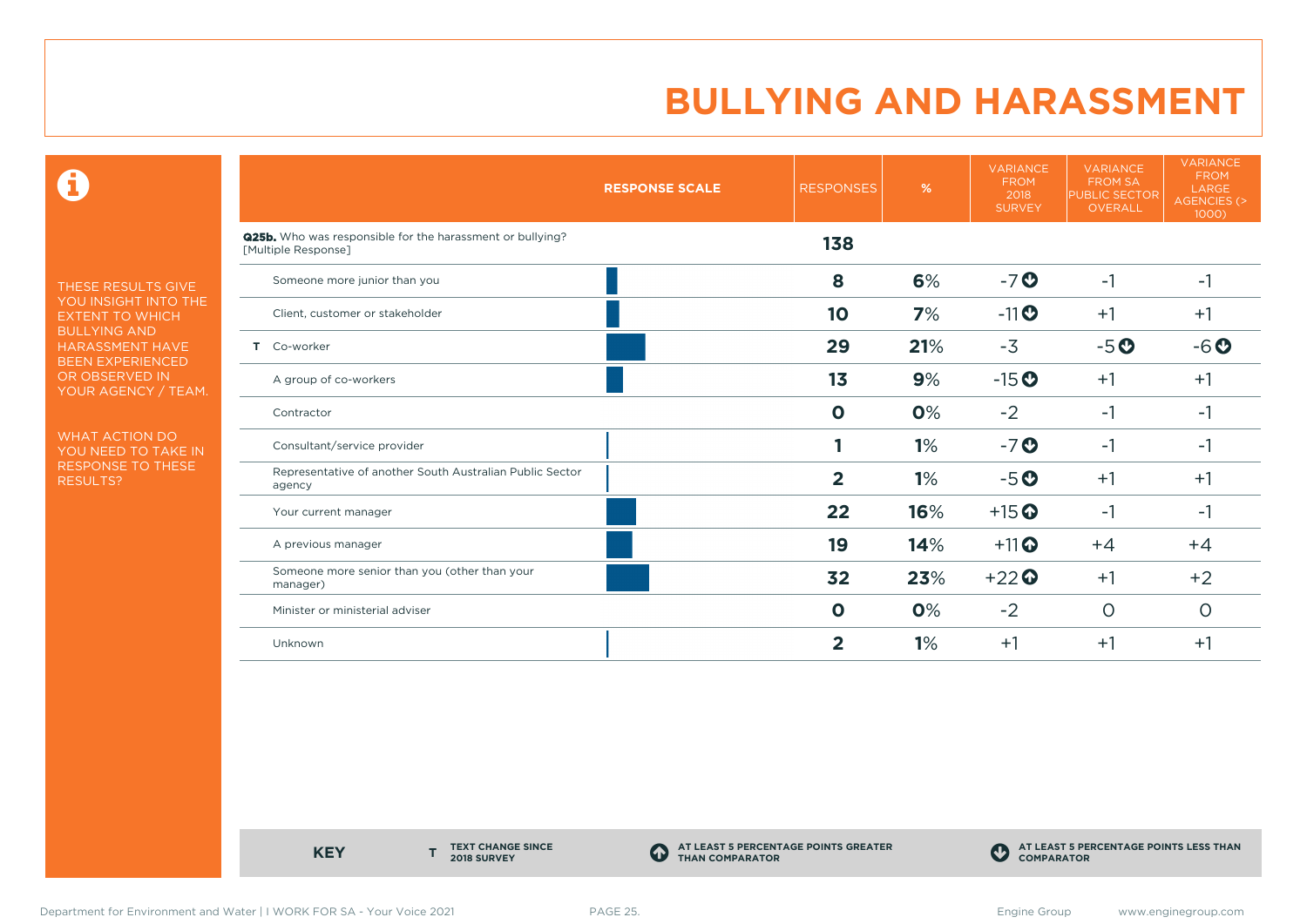$\mathbf \Theta$ 

THESE RESULTS GIVE YOU INSIGHT INTO THE EXTENT TO WHICH BULLYING AND HARASSMENT HAVE BEEN EXPERIENCED OR OBSERVED IN YOUR AGENCY / TEAM.

WHAT ACTION DO YOU NEED TO TAKE IN RESPONSE TO THESE RESULTS?

|                                                                                                          | <b>RESPONSE SCALE</b> | <b>RESPONSES</b> | %   | <b>VARIANCE</b><br><b>FROM</b><br>2018<br><b>SURVEY</b> | <b>VARIANCE</b><br><b>FROM SA</b><br><b>PUBLIC SECTOR</b><br><b>OVERALL</b> | <b>VARIANCE</b><br><b>FROM</b><br><b>LARGE</b><br><b>AGENCIES (&gt;</b><br>$1000$ ) |
|----------------------------------------------------------------------------------------------------------|-----------------------|------------------|-----|---------------------------------------------------------|-----------------------------------------------------------------------------|-------------------------------------------------------------------------------------|
| Q25c. What did you do in response to the bullying and<br>harassment you experienced? [Multiple Response] |                       | 194              |     |                                                         |                                                                             |                                                                                     |
| Lodged an internal grievance or complaint                                                                |                       | 5                | 3%  |                                                         | $-5o$                                                                       | $-6o$                                                                               |
| Lodged an external complaint (e.g. with the Equal<br>Opportunity Commission, SafeWork SA or the ICAC)    |                       |                  | 1%  |                                                         | $-1$                                                                        | -1                                                                                  |
| Took leave                                                                                               |                       | 21               | 11% |                                                         | $+1$                                                                        | $+1$                                                                                |
| Submitted a workers compensation claim                                                                   |                       | $\mathbf 0$      | 0%  |                                                         | $-1$                                                                        | -1                                                                                  |
| Left the role/team/agency                                                                                |                       | 6                | 3%  |                                                         | $-1$                                                                        | -1                                                                                  |
| Accessed counselling through the agency's Employee<br>Assistance Program (EAP)                           |                       | 19               | 10% |                                                         | $+3$                                                                        | $+3$                                                                                |
| Accessed professional help (other than EAP)                                                              |                       | 12               | 6%  |                                                         | $-1$                                                                        | -1                                                                                  |
| Sought support from my manager                                                                           |                       | 43               | 22% |                                                         | $+6$ $\odot$                                                                | $+6$ $\odot$                                                                        |
| Sought support from a colleague                                                                          |                       | 43               | 22% |                                                         | $+1$                                                                        | $+1$                                                                                |
| Approached the person and asked them to stop                                                             |                       | 16               | 8%  |                                                         | $-1$                                                                        | -1                                                                                  |
| Nothing                                                                                                  |                       | 14               | 7%  |                                                         | $-1$                                                                        | -1                                                                                  |
| Other                                                                                                    |                       | 14               | 7%  |                                                         | $+1$                                                                        | $+1$                                                                                |

**KEY C** 

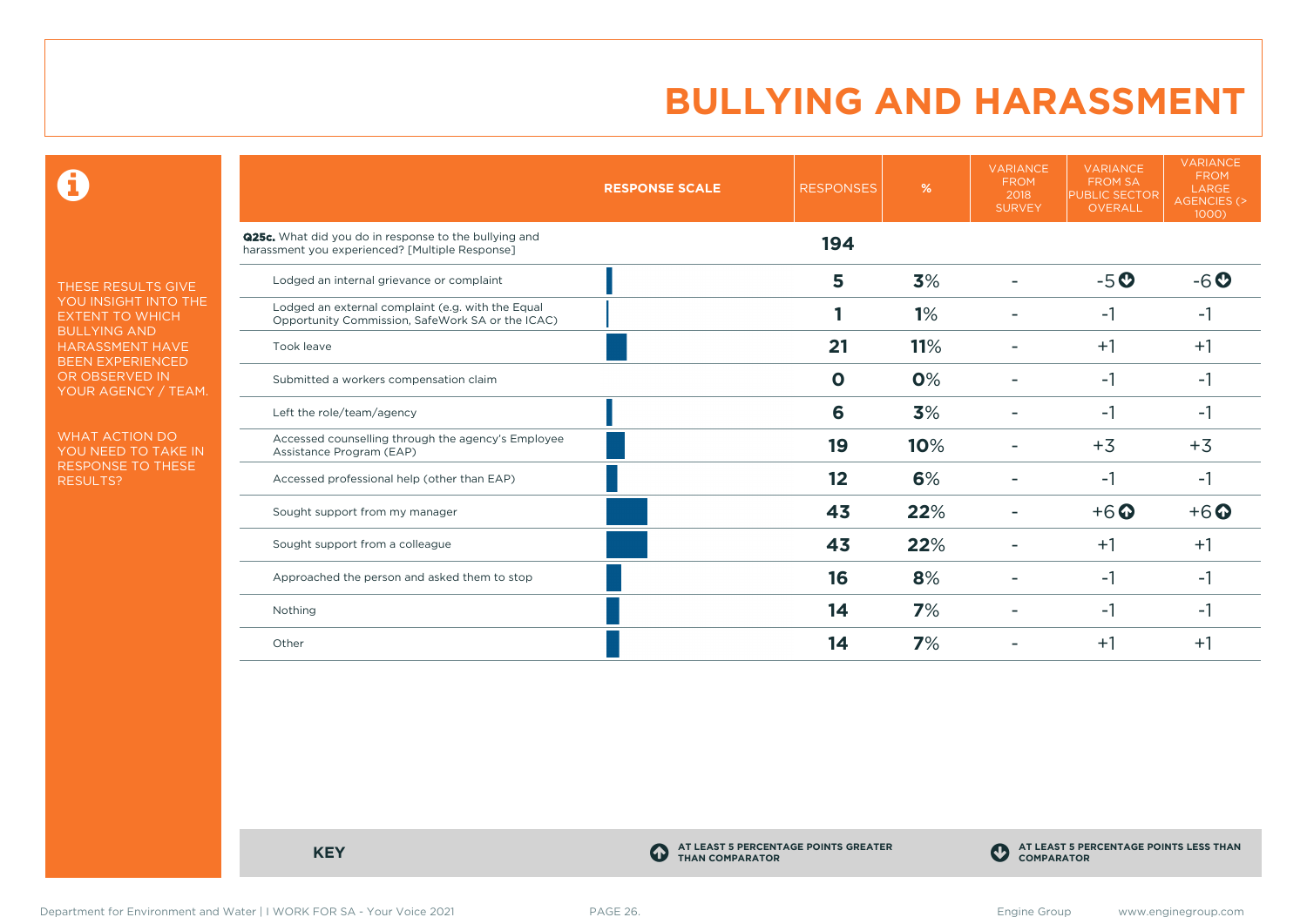VARIANCE

VARIANCE

**VARIANCE** 

 $\mathbf \Omega$ 

|                                                                          | <b>RESPONSE SCALE</b>                                             | <b>RESPONSES</b> | % | . <del>.</del><br><b>FROM</b><br>2018<br><b>SURVEY</b> | ,, ,, ,,, ,, , , , ,<br><b>FROM SA</b><br><b>PUBLIC SECTOR</b><br>OVERALL | <b>FROM</b><br><b>LARGE</b><br>AGENCIES (><br>$1000$ ) |  |  |
|--------------------------------------------------------------------------|-------------------------------------------------------------------|------------------|---|--------------------------------------------------------|---------------------------------------------------------------------------|--------------------------------------------------------|--|--|
| <b>Q25d.</b> Was your complaint resolved to your satisfaction?           |                                                                   |                  |   |                                                        |                                                                           |                                                        |  |  |
| The data for this question has been hidden for anonymity reasons.<br>Yes |                                                                   |                  |   |                                                        |                                                                           |                                                        |  |  |
| No                                                                       | The data for this question has been hidden for anonymity reasons. |                  |   |                                                        |                                                                           |                                                        |  |  |
| Unsure                                                                   | The data for this question has been hidden for anonymity reasons. |                  |   |                                                        |                                                                           |                                                        |  |  |
| The complaint is still being processed                                   | The data for this question has been hidden for anonymity reasons. |                  |   |                                                        |                                                                           |                                                        |  |  |
|                                                                          |                                                                   |                  |   |                                                        |                                                                           |                                                        |  |  |

WHAT ACTION DO YOU NEED TO TAKE IN RESPONSE TO THESE RESULTS?

**KEY C** 

**AT LEAST 5 PERCENTAGE POINTS GREATER THAN COMPARATOR**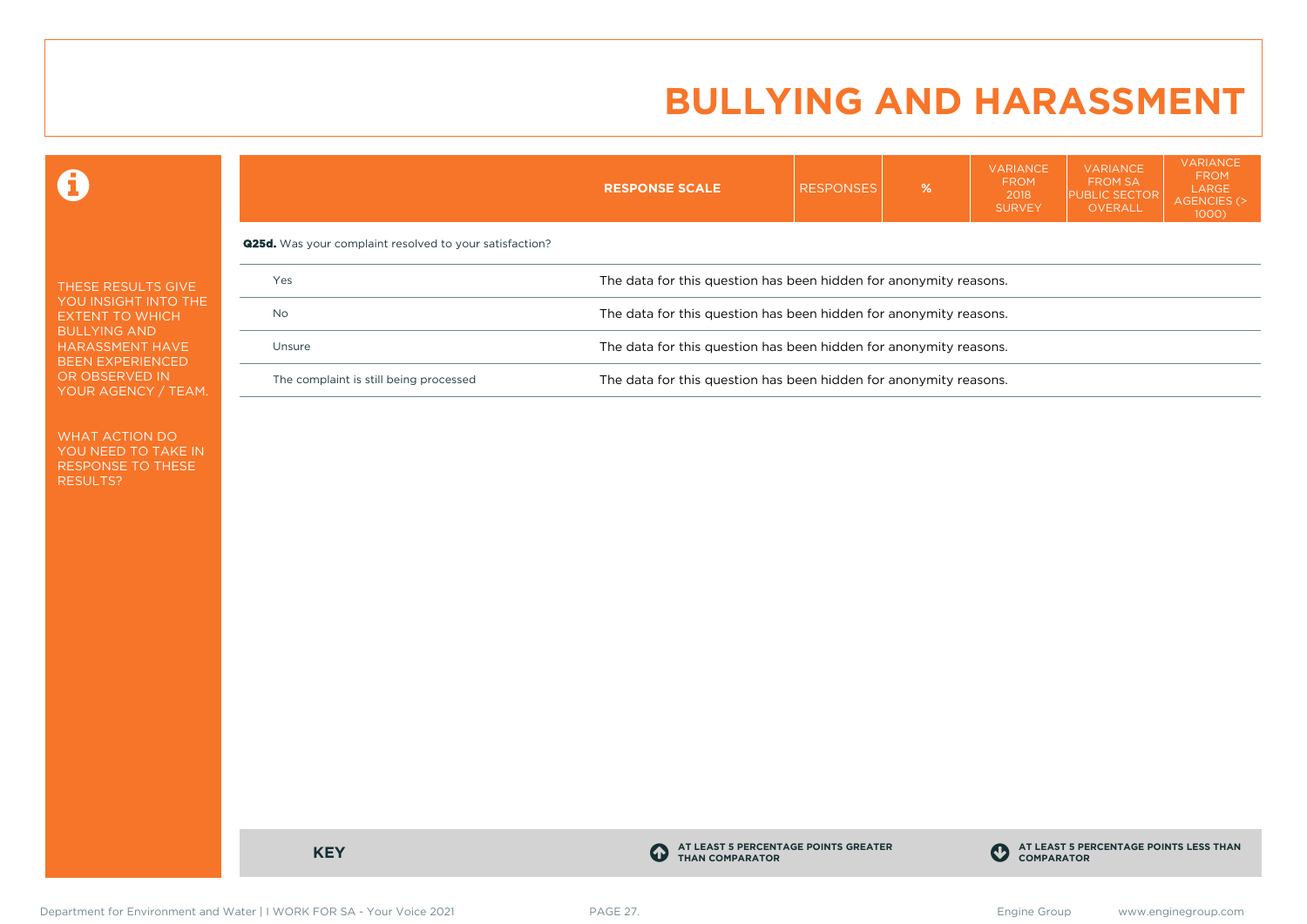$\mathbf \Theta$ 

THESE RESULTS GIVE YOU INSIGHT INTO THE EXTENT TO WHICH BULLYING AND HARASSMENT HAVE BEEN EXPERIENCED OR OBSERVED IN YOUR AGENCY / TEAM.

WHAT ACTION DO YOU NEED TO TAKE IN RESPONSE TO THESE RESULTS?

|                                                               | <b>RESPONSE SCALE</b> | <b>RESPONSES</b> | %   | <b>VARIANCE</b><br><b>FROM</b><br>2018<br><b>SURVEY</b> | <b>VARIANCE</b><br><b>FROM SA</b><br><b>PUBLIC SECTOR</b><br>OVERALL | <b>VARIANCE</b><br><b>FROM</b><br>LARGE<br>AGENCIES (><br>1000) |
|---------------------------------------------------------------|-----------------------|------------------|-----|---------------------------------------------------------|----------------------------------------------------------------------|-----------------------------------------------------------------|
| <b>Q25e.</b> Why did you not lodge one? [Multiple Response]   |                       | 256              |     |                                                         |                                                                      |                                                                 |
| The matter was resolved informally                            |                       | 11               | 4%  |                                                         | $\Omega$                                                             | $\circ$                                                         |
| It could affect my career                                     |                       | 39               | 15% |                                                         | $+1$                                                                 | $+1$                                                            |
| It could affect my working relationships                      |                       | 39               | 15% |                                                         | $-3$                                                                 | $-3$                                                            |
| Managers accepted the behaviour                               |                       | 26               | 10% |                                                         | $\circ$                                                              | 0                                                               |
| I did not trust that action would be taken                    |                       | 53               | 21% |                                                         | $\circ$                                                              | 0                                                               |
| I didn't think anyone would believe me                        |                       | 9                | 4%  |                                                         | $-1$                                                                 | -1                                                              |
| I did not have enough evidence                                |                       | 1 <sub>3</sub>   | 5%  |                                                         | $\circ$                                                              | O                                                               |
| I did not think the harassment/bullying was serious<br>enough |                       | 16               | 6%  |                                                         | $\Omega$                                                             | O                                                               |
| I did not know how to report it                               |                       | 13               | 5%  |                                                         | $+1$                                                                 | $+1$                                                            |
| I thought the reporting process was too difficult             |                       | 9                | 4%  | ۰                                                       | $\circ$                                                              | O                                                               |
| I thought that action would be too slow                       |                       | 9                | 4%  |                                                         | $\circ$                                                              | 0                                                               |
| Other                                                         |                       | 19               | 7%  |                                                         | $+1$                                                                 | $+1$                                                            |

**KEY C** 

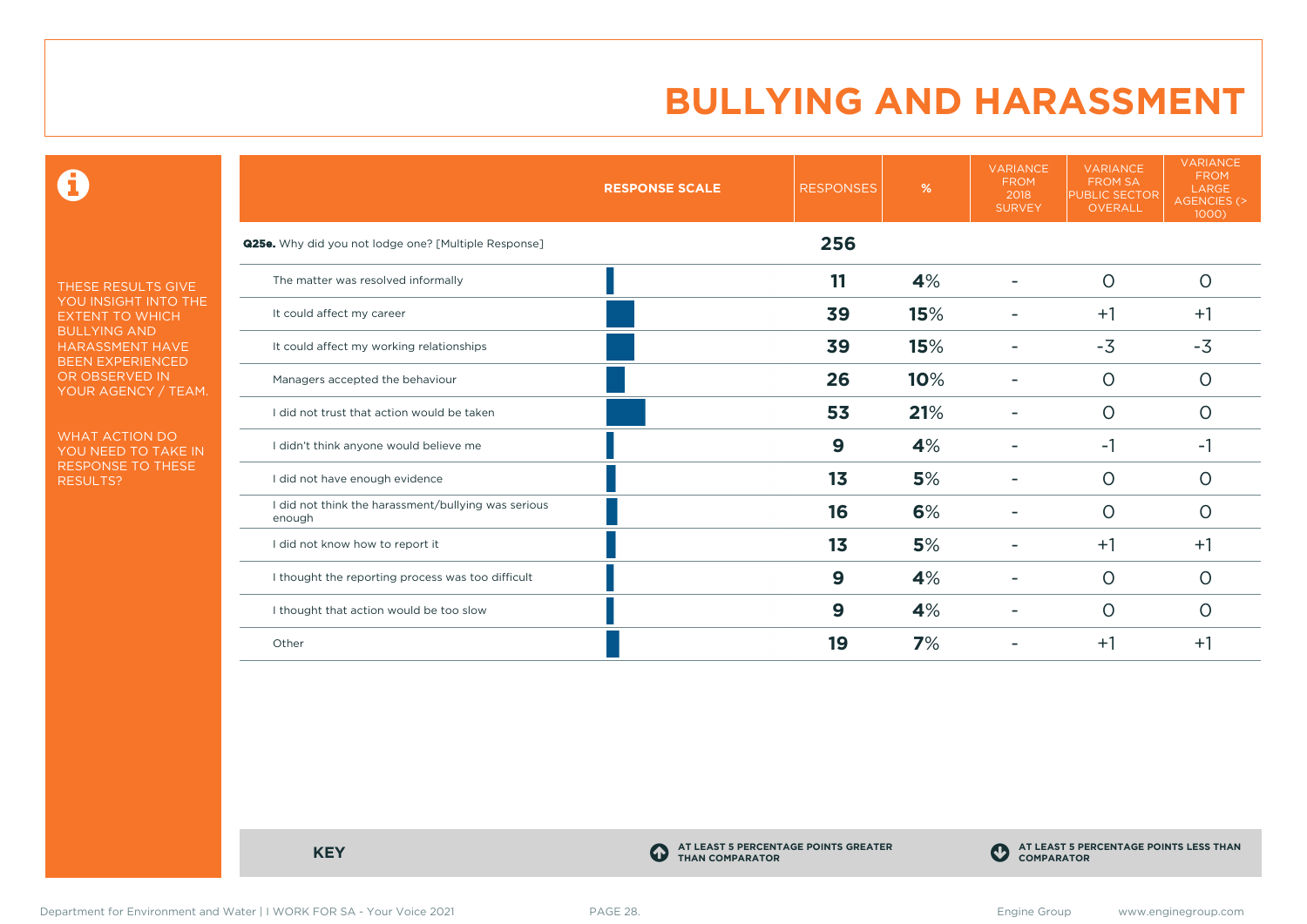# **DISCRIMINATION**

 $\mathbf \Theta$ 

THESE RESULTS GIVE YOU INSIGHT INTO EXPERIENCES OF DISCRIMINATION IN THIS AGENCY / TEAM

WHAT ACTION DO YOU NEED TO TAKE IN RESPONSE TO THESE RESULTS?

|                                                                                                                             | <b>RESPONSE SCALE</b> | <b>RESPONSES</b> | %   | <b>VARIANCE</b><br><b>FROM</b><br>2018<br><b>SURVEY</b> | <b>VARIANCE</b><br><b>FROM SA</b><br><b>PUBLIC SECTOR</b><br><b>OVERALL</b> | <b>VARIANCE</b><br><b>FROM</b><br>LARGE<br>AGENCIES (><br>$1000$ ) |
|-----------------------------------------------------------------------------------------------------------------------------|-----------------------|------------------|-----|---------------------------------------------------------|-----------------------------------------------------------------------------|--------------------------------------------------------------------|
| <b>Q26.</b> During the last 12 months, in your current agency, have you<br>personally experienced workplace discrimination? |                       | 888              |     |                                                         |                                                                             |                                                                    |
| <b>No</b>                                                                                                                   |                       | 747              | 84% |                                                         | +2                                                                          | $+3$                                                               |
| Yes, from people in my agency                                                                                               |                       | 51               | 6%  | $\overline{\phantom{a}}$                                | -3                                                                          | -4                                                                 |
| Yes, from people outside my agency                                                                                          |                       |                  | 1%  | $\overline{\phantom{a}}$                                |                                                                             |                                                                    |
| Don't know                                                                                                                  |                       | 79               | 9%  |                                                         | ÷۱                                                                          | ÷.                                                                 |

**KEY C** 

**AT LEAST 5 PERCENTAGE POINTS GREATER THAN COMPARATOR**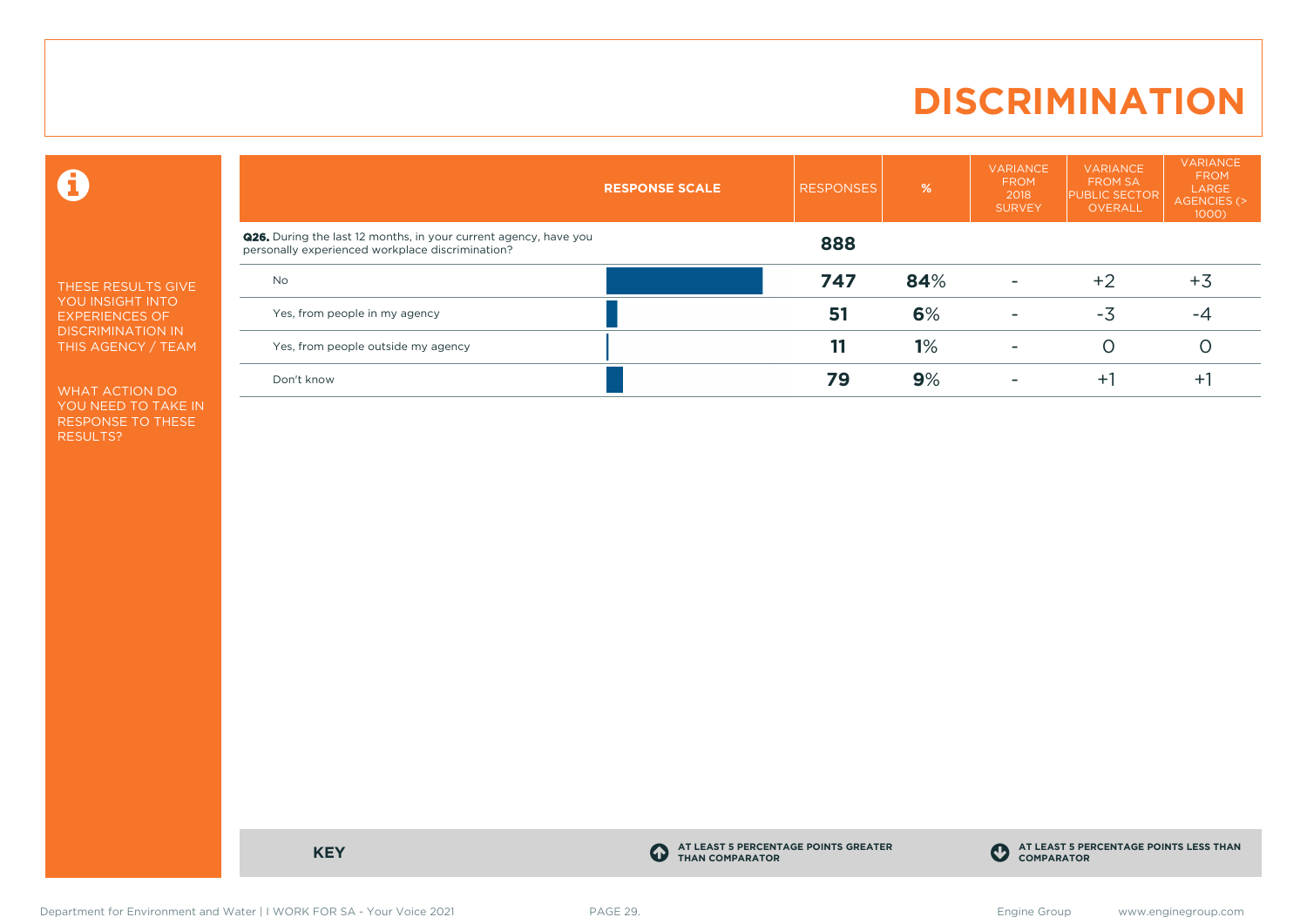# **DISCRIMINATION**

 $\mathbf \Theta$ 

THESE RESULTS GIVE YOU INSIGHT INTO EXPERIENCES OF DISCRIMINATION IN THIS AGENCY / TEAM

WHAT ACTION DO YOU NEED TO TAKE IN RESPONSE TO THESE RESULTS?

|                                                                                   | <b>RESPONSE SCALE</b> | <b>RESPONSES</b> | $\%$ | <b>VARIANCE</b><br><b>FROM</b><br>2018<br><b>SURVEY</b> | <b>VARIANCE</b><br><b>FROM SA</b><br>PUBLIC SECTOR<br>OVERALL | <b>VARIANCE</b><br><b>FROM</b><br>LARGE<br>AGENCIES (><br>1000) |
|-----------------------------------------------------------------------------------|-----------------------|------------------|------|---------------------------------------------------------|---------------------------------------------------------------|-----------------------------------------------------------------|
| Q26a. What was the type of discrimination you experienced?<br>[Multiple Response] |                       | 96               |      |                                                         |                                                               |                                                                 |
| Age                                                                               |                       | 20               | 21%  | $\blacksquare$                                          | $+6$ <sup><math>\odot</math></sup>                            | $+6$ $\odot$                                                    |
| Breastfeeding                                                                     |                       | $\mathbf 0$      | 0%   | $\overline{\phantom{0}}$                                | $\circ$                                                       | $\circ$                                                         |
| Caring responsibilities                                                           |                       | 4                | 4%   | $\overline{\phantom{a}}$                                | $-2$                                                          | $-2$                                                            |
| Disability/impairment                                                             |                       | 3                | 3%   | $\overline{\phantom{0}}$                                | $\circ$                                                       | $\circ$                                                         |
| Gender identity/gender history                                                    |                       | 5                | 5%   |                                                         | $\circ$                                                       | $\circ$                                                         |
| Marital status                                                                    |                       |                  | 1%   | $\blacksquare$                                          | $-1$                                                          | $-1$                                                            |
| Part-time work status                                                             |                       | 8                | 8%   | $\overline{\phantom{0}}$                                | $\circ$                                                       | $\circ$                                                         |
| Political conviction including trade union activity                               |                       | $\mathbf 0$      | 0%   | $\blacksquare$                                          | $-2$                                                          | $-2$                                                            |
| Pregnancy including maternity/paternity leave status                              |                       | 3                | 3%   | $\blacksquare$                                          | $+1$                                                          | $+1$                                                            |
| Race/cultural background                                                          |                       | 16               | 17%  | $\overline{\phantom{a}}$                                | $+2$                                                          | $+2$                                                            |
| Religious conviction                                                              |                       | 1                | 1%   | $\overline{\phantom{0}}$                                | $\circ$                                                       | $\circ$                                                         |
| Sex                                                                               |                       | 6                | 6%   | $\blacksquare$                                          | $-2$                                                          | $-1$                                                            |
| Sexual orientation                                                                |                       | $\mathbf{o}$     | 0%   | $\overline{\phantom{a}}$                                | $-2$                                                          | $-2$                                                            |
| Work from home/remote status                                                      |                       | 8                | 8%   | $\blacksquare$                                          | $+2$                                                          | $+3$                                                            |
| Physical health/mental health challenges (not defined as a<br>disability)         |                       | 11               | 11%  | ۰                                                       | $+2$                                                          | $+2$                                                            |
| Other                                                                             |                       | 10               | 10%  | $\blacksquare$                                          | $-5o$                                                         | $-5o$                                                           |

**KEY C** 

**AT LEAST 5 PERCENTAGE POINTS GREATER THAN COMPARATOR**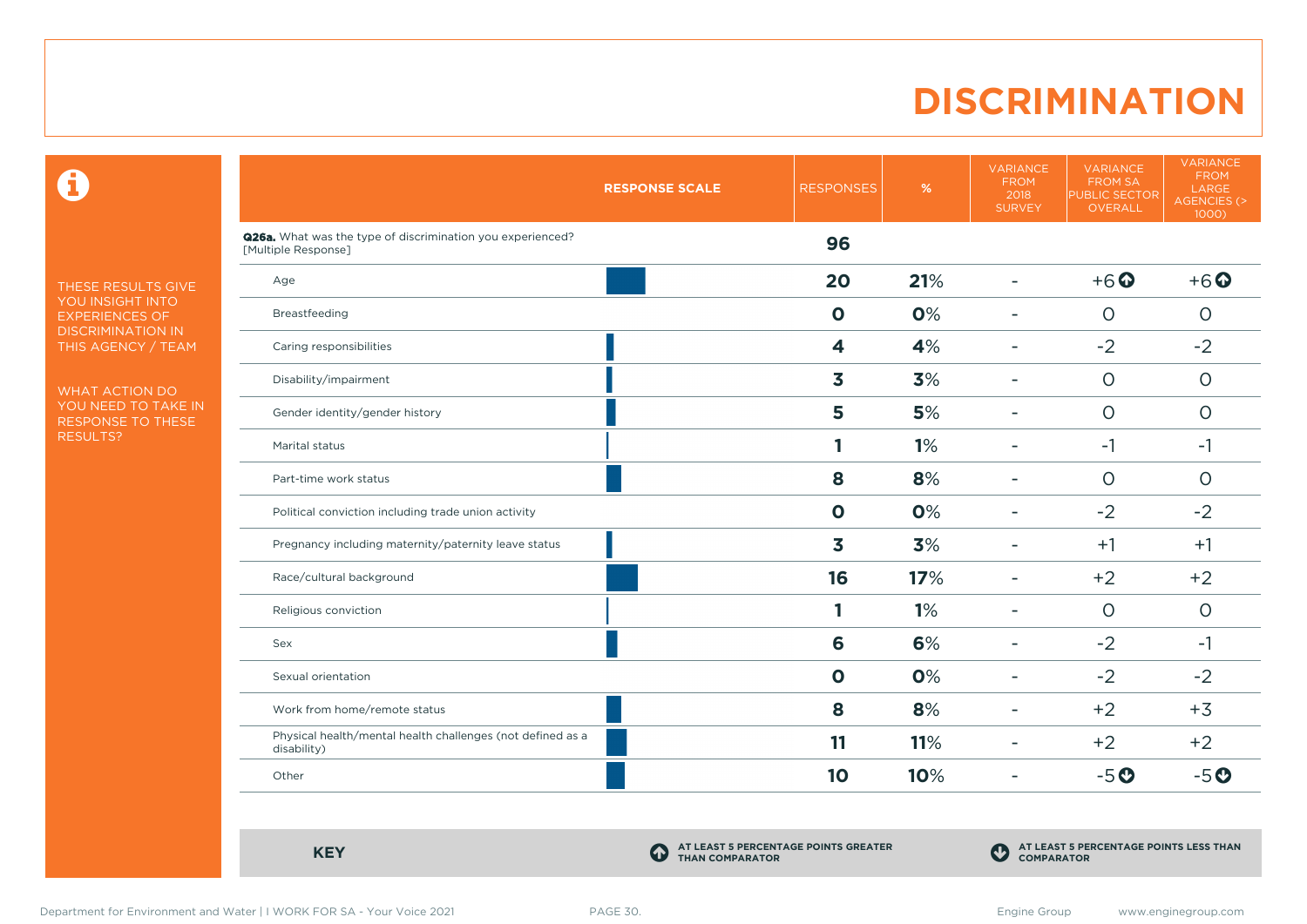# **APPENDIX A: METHODOLOLOGY**

#### SURVEY TIMEFRAME

This report contains results for the I WORK FOR SA - Your Voice Survey 2021, which was open from 27 April to 28 May 2021.

#### INDEX CALCULATIONS

Where questions have been grouped together to form an index for example Enabling High Performance, this has been calculated by adding the positive scores of all items in the group, and then dividing by the total number of respondents across all questions in the group to create a % positive average figure. For ease of reporting this figure has been rounded. Please note this does not apply to the Engagement Index which has been calculated using the method outlined below.

#### EMPLOYEE ENGAGEMENT INDEX

Scores are assigned to each of the question responses in the index (100% Strongly agree, 75% Agree, 50% Neither agree nor disagree, 25% Disagree, and 0% Strongly disagree). Once the scores are added together these are then divided by the number of respondents to create an average % positive. For ease of reporting this figure has been rounded.

### KEY DRIVER ANALYSIS

Experience tells us that a successful response to survey results requires focus on key priorities. Key driver analysis (KDA) helps identify these priority areas. Statistical techniques including factor and regression analysis identifies the factors (groups of questions) and individual questions with the strongest influence on your engagement index.

Firstly, factor analysis identifies patterns in the survey questions, allowing us to see if a group of questions are measuring the same underlying characteristic(s) (i.e. they belong to the same survey theme). This statistical technique assumes that when questions are answered in a similar way, the employee is thinking about the same underlying theme.

Regression analysis is then used to identify questions most likely to influence and drive employee engagement within each theme. This is achieved by developing a statistical model which determines the importance ('weight') of each question on engagement. These weights are used to identify which questions have the most impact on engagement. Once we know the highest impacting factors, to simplify reporting we take the highest impacting questions from the top factors to determine 5 key driver questions.

In order to assist smaller organisations and teams to obtain a set of priorities or 'key drivers' we also use local driver analysis (LDA). This is an automated technique which uses correlation analysis to explore the relationship between the survey questions and engagement. Correlation will rank survey questions, and the top 5 are reported as 'key drivers'. Where a team has less than 20 respondents' drivers are inherited from the parent unit.